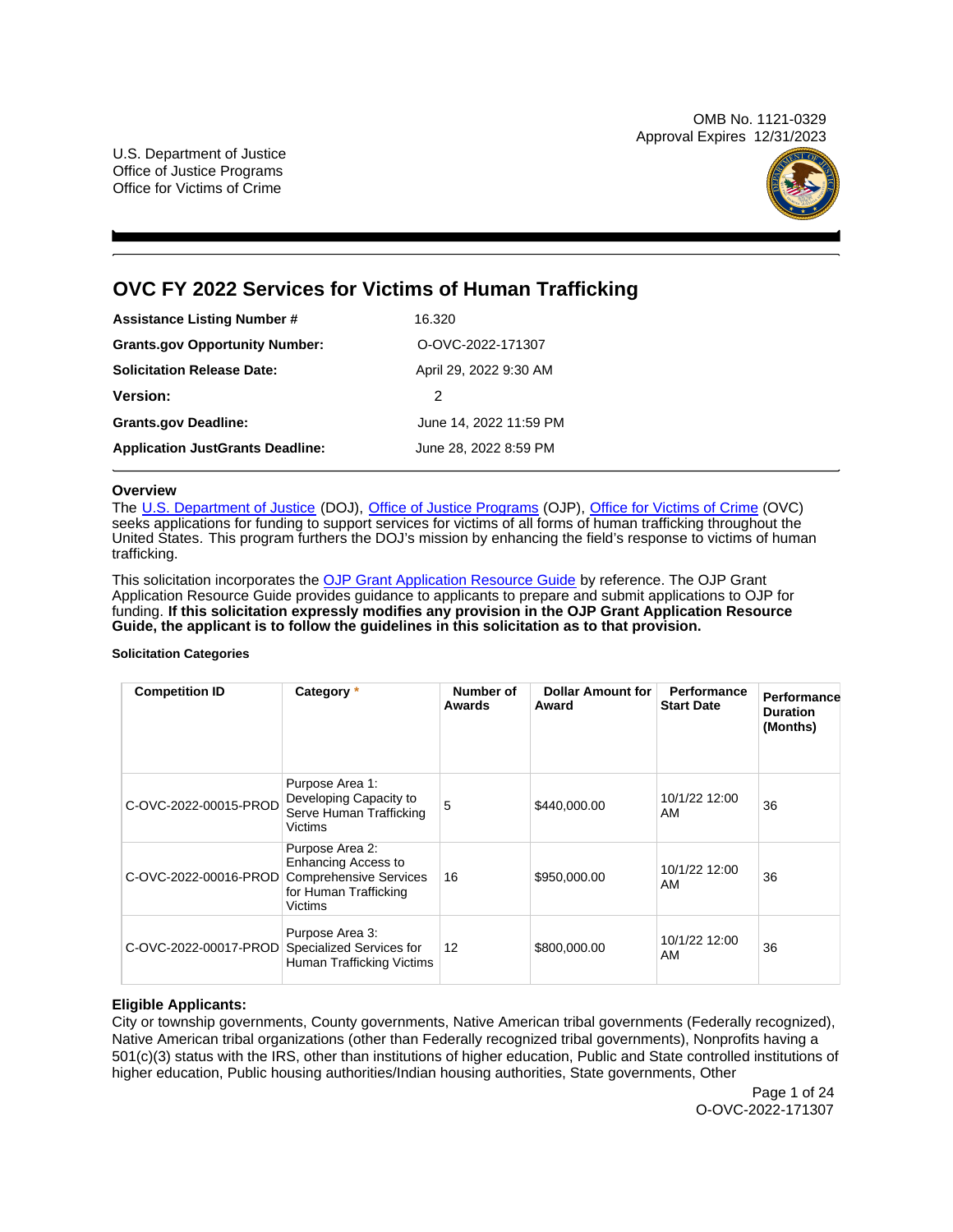# <span id="page-1-0"></span>**Other**

For purposes of this solicitation, "state" means any state of the United States, the District of Columbia, the Commonwealth of Puerto Rico, the Virgin Islands, Guam, American Samoa, and the Commonwealth of the Northern Mariana Islands.

To advance Executive Order 13929 Safe Policing for Safe Communities, the Attorney General determined that all state, local, and university or college law enforcement agencies must be certified by an approved independent credentialing body or have started the certification process to be eligible for FY 2022 DOJ discretionary grant funding. To become certified, the law enforcement agency must meet two mandatory conditions: (1) the agency's use-of- force policies adhere to all applicable federal, state, and local laws; and (2) the agency's use-of-force policies prohibit chokeholds except in situations where use of deadly force is allowed by law. The certification requirement also applies to law enforcement agencies receiving DOJ discretionary grant funding through a subaward. For detailed information on this certification requirement, please visit [https://cops.usdoj.gov/SafePolicingEO](https://cops.usdoj.gov/SafePolicingEO%20) to access the Standards for Certification on Safe Policing for Safe

Communities, the Implementation Fact Sheet, and the List of Designated Independent Credentialing Bodies.

All recipients and subrecipients (including any for-profit organization) must forgo any profit or management fee.

OVC will consider applications under which two or more entities would carry out the federal award; however, only one entity may be the applicant. Any others must be proposed as subrecipients (subgrantees). For additional information on subawards, see the [OJP Grant Application Resource Guide.](https://www.ojp.gov/funding/Apply/Resources/Grant-App-Resource-Guide.htm)

Entities should apply to the relevant Purpose Area(s) based on proposed projects. OVC will not make multiple awards to entities proposing to serve the same geographic area/population under more than one Purpose Area. However, national or regional entities with multiple program locations may receive multiple awards under one or more Purpose Areas for proposed projects with distinct programmatic locations.

OVC may elect to fund applications submitted under this FY 2022 solicitation in future fiscal years, dependent on, among other considerations, the merit of the applications and the availability of appropriations.

# **Contact Information**

For technical assistance with submitting the Application for Federal Assistance standard form (SF)**-**424 and a Disclosure of Lobbying Activities form (SF-LLL) in [Grants.gov](https://Grants.gov), contact the [Grants.gov](https://Grants.gov) Customer Support Hotline at 800-518-4726, 606-545-5035, [Grants.gov Customer Support,](https://www.grants.gov/web/grants/support.html) or [support@grants.gov.](mailto:support@grants.gov) The [Grants.gov](https://Grants.gov) Support Hotline operates 24 hours a day, 7 days a week, except on federal holidays.

For technical assistance with submitting the **full application** in DOJ's Justice Grants System (JustGrants), contact the JustGrants Service Desk at 833-872-5175 or [JustGrants.Support@usdoj.gov.](mailto:JustGrants.Support@usdoj.gov) The JustGrants Service Desk operates 5 a.m. to 9 p.m. eastern time Monday-Friday and 9 a.m. to 5 p.m. Saturday, Sunday, and Federal holidays.

For assistance with any other requirements of this solicitation, contact the OJP Response Center by telephone at 800-851-3420 or TTY: at 301-240-6310 (hearing impaired only), or by email at [grants@ncjrs.gov.](mailto:grants@ncjrs.gov) The OJP Response Center hours of operation are 10:00 a.m. to 6:00 p.m. eastern time Monday-Friday, and 10:00 a.m. to 8:00 p.m. on the solicitation closing date.

# **Submission Information**

Applications will be submitted to DOJ in two steps:

**Step 1:** The applicant must submit by the [Grants.gov](https://Grants.gov) deadline the required Application for Federal Assistance standard form (SF-424) and a Disclosure of Lobbying Activities (SF-LLL) form when they register in [Grants.gov](https://Grants.gov) at [https://www.grants.gov/web/grants/register.html.](https://www.grants.gov/web/grants/register.html) To register in [Grants.gov](https://Grants.gov), the applicant will need to ensure that its System for Award Management (SAM) registration is current.

**Step 2:** The applicant must then submit the **full application,** including attachments, in JustGrants at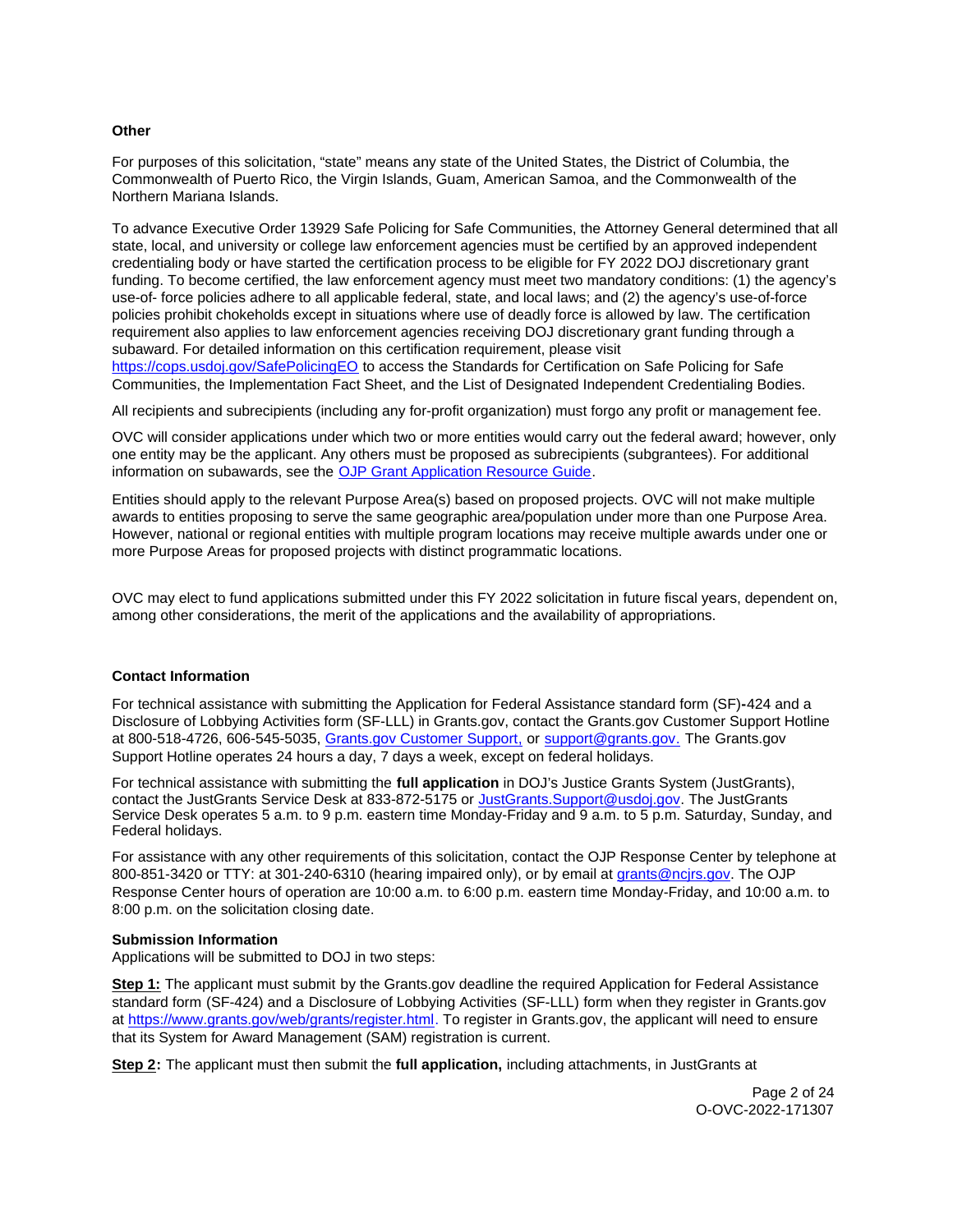[JustGrants.usdoj.gov.](https://justicegrants.usdoj.gov/) To be considered timely, the full application must be submitted in JustGrants by the JustGrants application deadline. [OJP](https://www.ojp.gov/funding/apply/ojp-grant-application-resource-guide#apply) encourages applicants to review the "How to Apply" section in the OJP [Grant Application Resource Guide](https://www.ojp.gov/funding/apply/ojp-grant-application-resource-guide#apply) and the [JustGrants website](https://justicegrants.usdoj.gov/news) for more information, resources, and training.

# **Pre-Application Webinar**

OVC will conduct one pre-application webinar during which OVC staff will review the solicitation requirements and conduct a question and answer session with interested potential applicants. Participation is optional. When the webinar has been scheduled, the details and registration information will be available at [https://ovc.ojp.gov/funding/funding-webinars.](https://ovc.ojp.gov/funding/funding-webinars)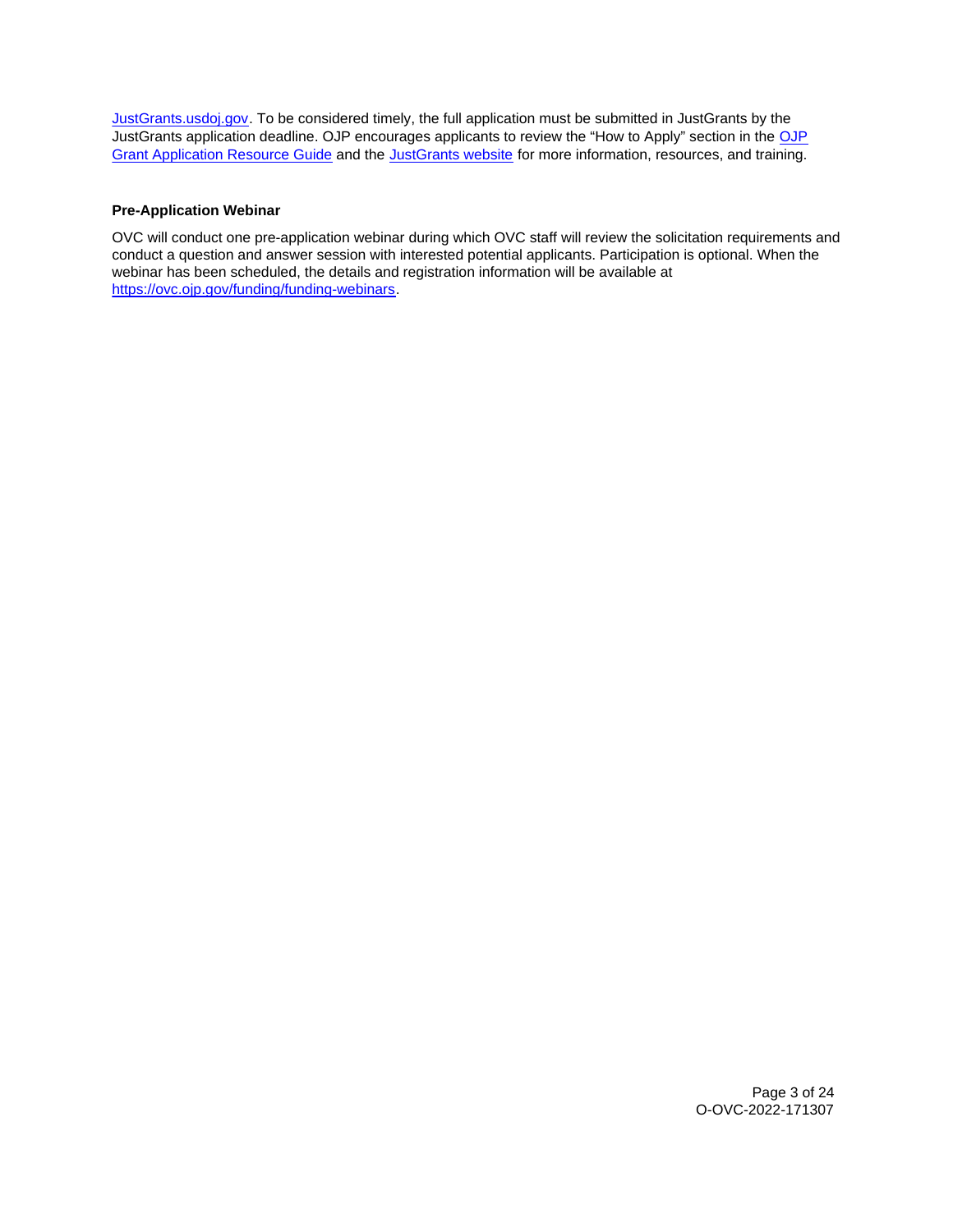# **Contents**

| Contact Information                                                                     | $\mathbf{2}$    |
|-----------------------------------------------------------------------------------------|-----------------|
| <b>Program Description</b>                                                              | 6               |
| Overview                                                                                | 6               |
| <b>Statutory Authority</b>                                                              | 6               |
| Specific Information                                                                    | 6               |
| Goals, Objectives, Deliverables, and Timeline                                           | 8               |
| Evidence-Based Programs or Practices                                                    | 9               |
| Information Regarding Potential Evaluation of Programs and Activities                   | 9               |
| <b>OJP Priority Areas</b>                                                               | 9               |
| <b>Federal Award Information</b>                                                        | 10              |
| Awards, Amounts and Durations                                                           | 10              |
| <b>Continuation Funding Intent</b>                                                      | 10              |
| Availability of Funds                                                                   | 10              |
| <b>Types of Awards</b>                                                                  | 11              |
| Financial Management and System of Internal Controls                                    | 11              |
| Cost Sharing or Matching Requirement                                                    | 11              |
| Pre-agreement Costs (also known as Pre-award Costs)                                     | 11              |
| Limitation on Use of Award Funds for Employee Compensation: Waiver                      | 11              |
| Prior Approval, Planning, and Reporting of Conference/Meeting/Training Costs            | 11              |
| Costs Associated with Language Assistance (if applicable)                               | 11              |
| <b>Eligibility Information</b>                                                          | 11              |
| Application and Submission Information                                                  | 12              |
| Information to Complete the Application for Federal Assistance (SF-424)                 | 12              |
| Standard Applicant Information (JustGrants 424 and General Agency Information)          | 12 <sub>2</sub> |
| Proposal Abstract                                                                       | 12 <sub>2</sub> |
| <b>Proposal Narrative</b>                                                               | 12 <sub>2</sub> |
| Goals, Objectives, Deliverables, and Timeline                                           | 14              |
| <b>Budget and Associated Documentation</b>                                              | 14              |
| Budget Worksheet and Budget Narrative (Web-based Form)                                  | 14              |
| Indirect Cost Rate Agreement (if applicable)                                            | 15              |
| Financial Management Questionnaire (including applicant disclosure of high-risk status) | 15              |
| Disclosure of Process Related to Executive Compensation                                 | 15              |
| Training Plan (if applicable)                                                           | 15              |
| Memoranda of Understanding (MOUs) and Other Supportive Documents                        | 15              |
| <b>Additional Application Components</b>                                                | 16              |
| <b>Curriculum Vitae or Resumes</b>                                                      | 16              |
| <b>Tribal Authorizing Resolution</b>                                                    | 16              |
| Research and Evaluation Independence and Integrity Statement                            | 16              |
| <b>Disclosures and Assurances</b>                                                       | 16              |
| Disclosure of Lobbying Activities                                                       | 16              |
| <b>DOJ Certified Standard Assurances</b>                                                | 16              |
| Applicant Disclosure of Duplication in Cost Items                                       | 16              |
| DOJ Certifications Regarding Lobbying; Debarment, Suspension and Other Responsibility   |                 |
| Matters; and Drug-Free Workplace Requirements                                           | 16              |
| Applicant Disclosure and Justification - DOJ High Risk Grantees (if applicable)         | 16              |
| How to Apply                                                                            | 16              |
| Submission Dates and Time                                                               | 17              |
|                                                                                         |                 |

Page 4 of 24 O-OVC-2022-171307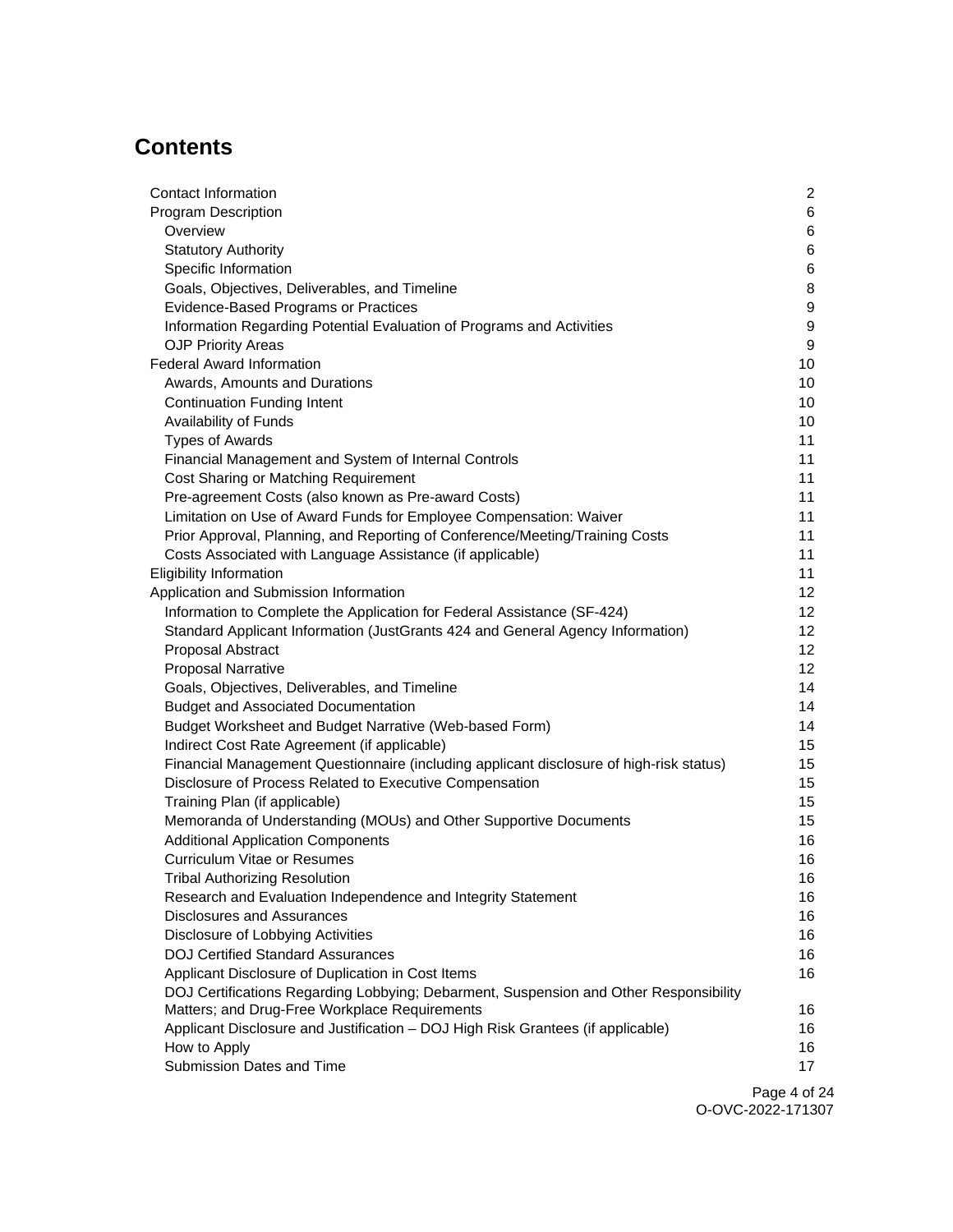| <b>Experiencing Unforeseen Technical Issues</b>                         | 17 |
|-------------------------------------------------------------------------|----|
| Application Review Information                                          | 18 |
| <b>Review Criteria</b>                                                  | 18 |
| <b>Review Process</b>                                                   | 18 |
| Federal Award Administration Information                                | 19 |
| <b>Federal Award Notices</b>                                            | 19 |
| Administrative, National Policy, and Other Legal Requirements           | 19 |
| Information Technology (IT) Security Clauses                            | 19 |
| General Information about Post-Federal Award Reporting Requirements     | 19 |
| Federal Awarding Agency Contact(s)                                      | 19 |
| Other Information                                                       | 19 |
| Freedom of Information and Privacy Act (5 U.S.C. 552 and 5 U.S.C. 552a) | 19 |
| Provide Feedback to OJP                                                 | 19 |
| Performance Measures                                                    | 20 |
| Appendix A: Types of Victim Services That OVC Funds                     | 20 |
| <b>Application Checklist</b>                                            | 21 |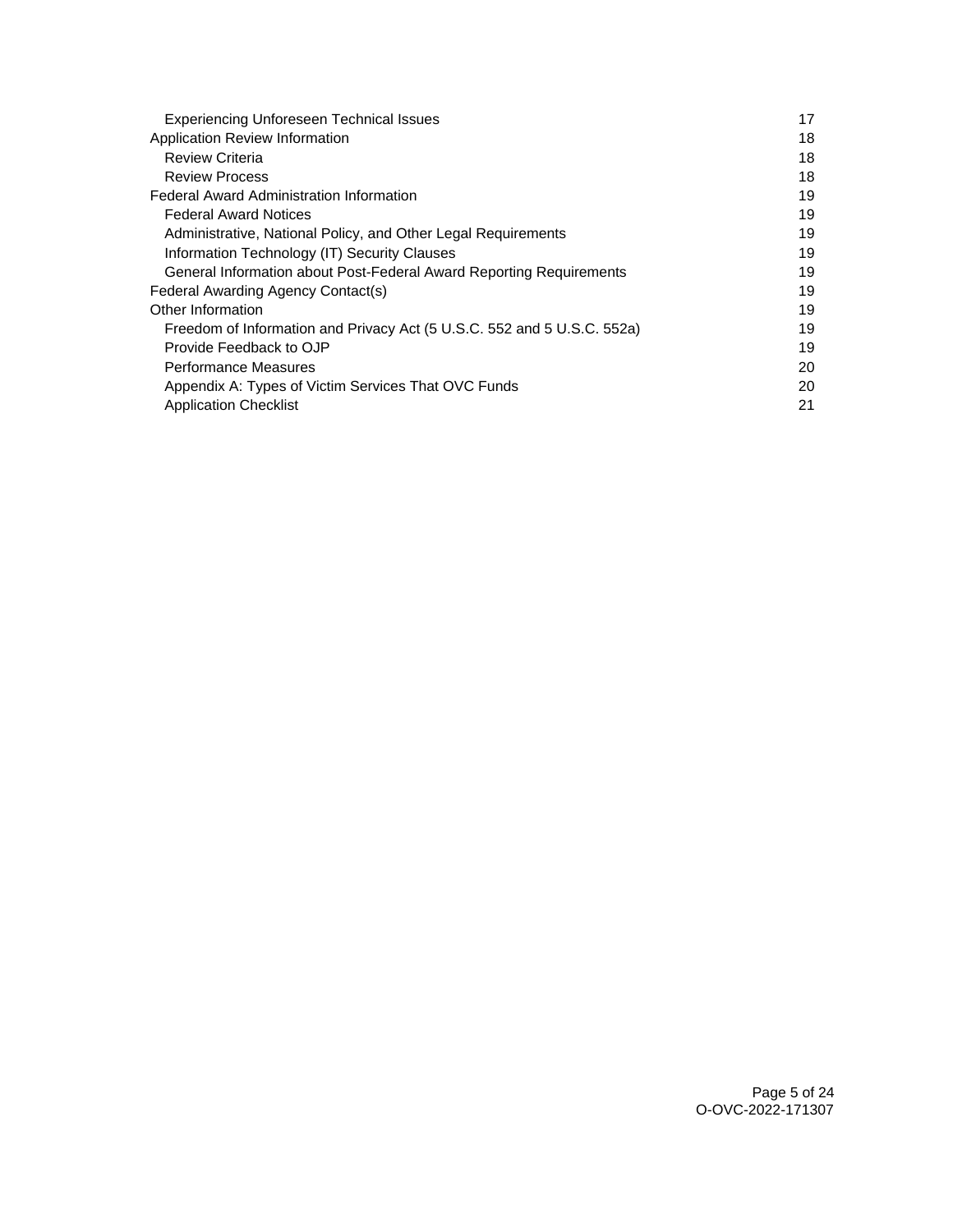# <span id="page-5-0"></span>**Program Description**

#### **Overview**

OJP is committed to advancing work that promotes civil rights and racial equity, increases access to justice, supports crime victims and individuals impacted by the justice system, strengthens community safety and protects the public from crime and evolving threats, and builds trust between law enforcement and the community.

To enhance capacity to identify, assist, and provide services to all victims of human trafficking, OVC leads the nation in supporting victim-centered and trauma-informed programs, policies, and resources that promote justice, access, and empowerment.

This program will provide funding for services to victims of human trafficking, as defined by 22 U.S.C. § 7102(11).

#### **Statutory Authority**

Justice for Victims of Trafficking Act of 2015 (18 U.S.C. § 3014(h)(2)) and the Trafficking Victims Protection Act (TVPA) of 2000 (22 U.S.C. § 7105(b)(2))

#### **Specific Information**

The purpose of this program is to develop, expand, or strengthen victim service programs for victims of human trafficking.

Applicants are invited to apply under the following three purpose areas:

# Purpose Area 1: Developing Capacity to Serve Human Trafficking Victims

The purpose of these awards is to support (1) victim services organizations that have limited or no prior experience in serving victims of human trafficking and/or (2) victim service organizations that have limited or no prior experience in receiving direct federal funding to serve victims of human trafficking. During the first 12 months of the project period, grantees will work with designated OVC human trafficking training and technical assistance providers (the Human Trafficking Collective and others as needed) to build internal capacity to serve trafficking survivors and manage federal awards. Grantees will hire staff who have experience providing services to human trafficking victims or train existing staff to address identified skill or knowledge deficits. During the next 24 months of the program, grantees will implement services for human trafficking victims. See Appendix A for types of services that OVC funds.

# Purpose Area 2: Enhancing Access to Comprehensive Services for Human Trafficking Victims

Under Purpose Area 2, awards will be made to victim service organizations with a demonstrated history of serving human trafficking victims with a comprehensive range of direct services. The purpose of these awards is to enhance victims' access to the diverse services that victims of labor and sex trafficking often require to address their needs. See Appendix A for types of services OVC funds. Applicants funded under this Purpose Area are expected to use OVC funding to support at least three distinct types of services to victims of human trafficking, either directly or with funded subrecipients. Grantees will be expected to have or develop partnerships to facilitate victims' access to a broad range of services in their community. Appendix A may also be used as a reference for the types of services that grantees should be able to provide through the funded program or refer clients to, either in-house or through project partners and other community-based programs.

# Purpose Area 3: Specialized Services for Human Trafficking Victims

Under Purpose Area 3, awards will be made to victim service organizations with a demonstrated history of providing a specialized service beyond case management to victims of human trafficking. The goal is to increase the quality and quantity of the identified specialized service to assist victims of all forms of human trafficking. The majority of OVC funding under this Purpose Area is to be used to support the delivery of a specialized service (such as legal services, behavioral health services, or employment and economic empowerment services), although some funds can support accompanying case management. See Appendix A for the types of services that OVC funds. **Note that proposing specialized services for shelter/housing is not allowable under this Purpose Area. Entities interested in providing specialized housing services should apply under OVC's FY 2022 Housing Assistance Grants for Victims of Human Trafficking solicitation.** 

> Page 6 of 24 O-OVC-2022-171307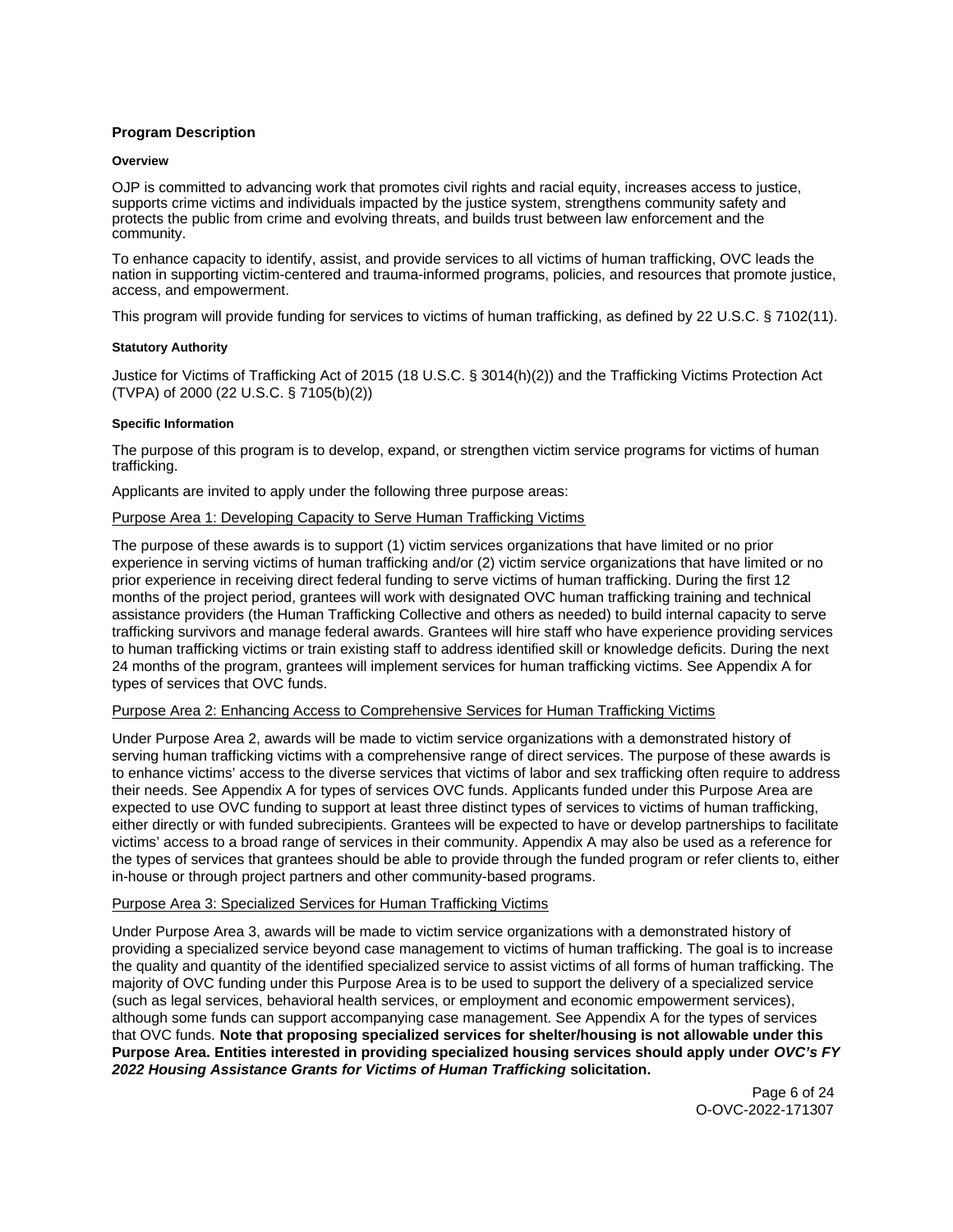**Note for All Purpose Areas:** All entities that have received human trafficking grants from OVC in FY 2020 or FY 2021 must describe how the newly proposed project would differ from, or expand, the existing funded project(s) to be considered for funding in FY 2022. For example, applicants could focus on a new geographic area or provide a new service to meet the needs of victims of sex and labor trafficking.

Additionally, while applicants may apply for an amount up to the maximum level of funding allowed under each Purpose Area, they should demonstrate sustained rates of victims served or service expenses that merit this level of funding, or request a lower level of funding.

#### **Mandatory Program Requirements**

Applicants that receive funding under this program will be required to:

- 1. Submit the policies, procedures, and rules governing the provision of services for review and approval (post-award).
- 2. Ensure their policies and procedures follow applicable federal and state laws protecting the civil rights of program participants and staff (post-award).
- 3. Ensure that any staff, partner staff, or service providers working with trafficking victims are adequately licensed and trained to work with such victims, including by accessing OVC-supported training and technical assistance.
- 4. Send the project coordinator or program director and one other key staff member to a virtual or inperson OVC grantee orientation and have relevant staff participate in OVC-sponsored training and technical assistance.
- 5. Provide all grant-fnded staff at least one session of training (to be delivered by individuals or organizations with demonstrable expertise) related to diversity, equity, inclusion, and/or accessibility and tied to program goals and objectives annually.

# **Ensuring Civil Rights**

Federal laws prohibit recipients of funding administered by the OJP from discriminating in the delivery of services on the basis of age, race, color, national origin, religion, or disability. Applicable federal laws also prohibit recipients from discriminating on the basis of disability in their employment practices, and from discriminating against employees and beneficiaries on the basis of sex in funded education or training programs. Recipients are also obligated under federal civil rights laws to provide meaningful access to their programs and activities for persons with [limited English proficiency.](https://www.ojp.gov/program/civil-rights/limited-english-proficient-lep) Under certain circumstances, it might be permissible to limit services based upon age. Please note that other federal, state, or local laws prohibiting discrimination may apply.

# **Enhancing Access to Services and Promoting Survivor Autonomy**

OVC is committed to an approach to human trafficking that is trauma-informed, victim- centered, survivorinformed, culturally competent; and evidence-based. Definitions of these concepts are available in the glossary of OVC's [Model Standards for Serving Victims and Survivors of Crime](https://ovc.ojp.gov/sites/g/files/xyckuh226/files/model-standards/6/glossary.html).

In line with these concepts and to enhance survivors' access to victim services, programs funded under this solicitation will engage in practices that remove barriers to receiving services and support survivor autonomy. Such practices will reduce requirements to engage in services, promote survivors' choice within service delivery, and protect victim privacy and confidentiality.

Funded programs will demonstrate their commitment to this approach by maintaining the following. (Note: Many of these requirements are mandated by federal civil rights laws, while others reflect OVC's policy direction to recipients to enhance access to services and promote survivor autonomy.)

- Procedures or policies that provide all survivors access to safe shelter, advocacy services, counseling, and other assistance without exclusions based on actual or perceived sex, age, immigration status, race, religion, sexual orientation, gender identity, mental health condition, physical health condition, criminal record, involvement in commercial sex, income or lack of income, or the age and/or sex of their children. For those programs that by their design target a particular population (e.g., youth, gender specific) there should be procedures or policies in place to ensure access to comparable, qualified services for other survivors seeking support.
- Procedures or policies that protect the confidentiality of information and/or privacy of persons receiving services.
- Procedures or policies that do not require victims to take certain actions (e.g., receive counseling, report to law enforcement, commit to sobriety) to be eligible for, or to receive services. For youthserving programs with justifiable mandatory requirements, a [shared decision making model](https://www.acf.hhs.gov/sites/default/files/documents/fysb/acf_issuebrief_htprevention_10202020_final_508.pdf) should be used to provide minors with agency in determining a course of action. Project designs, products, services, and/or budgets that consider the unique needs of individuals

Page 7 of 24 O-OVC-2022-171307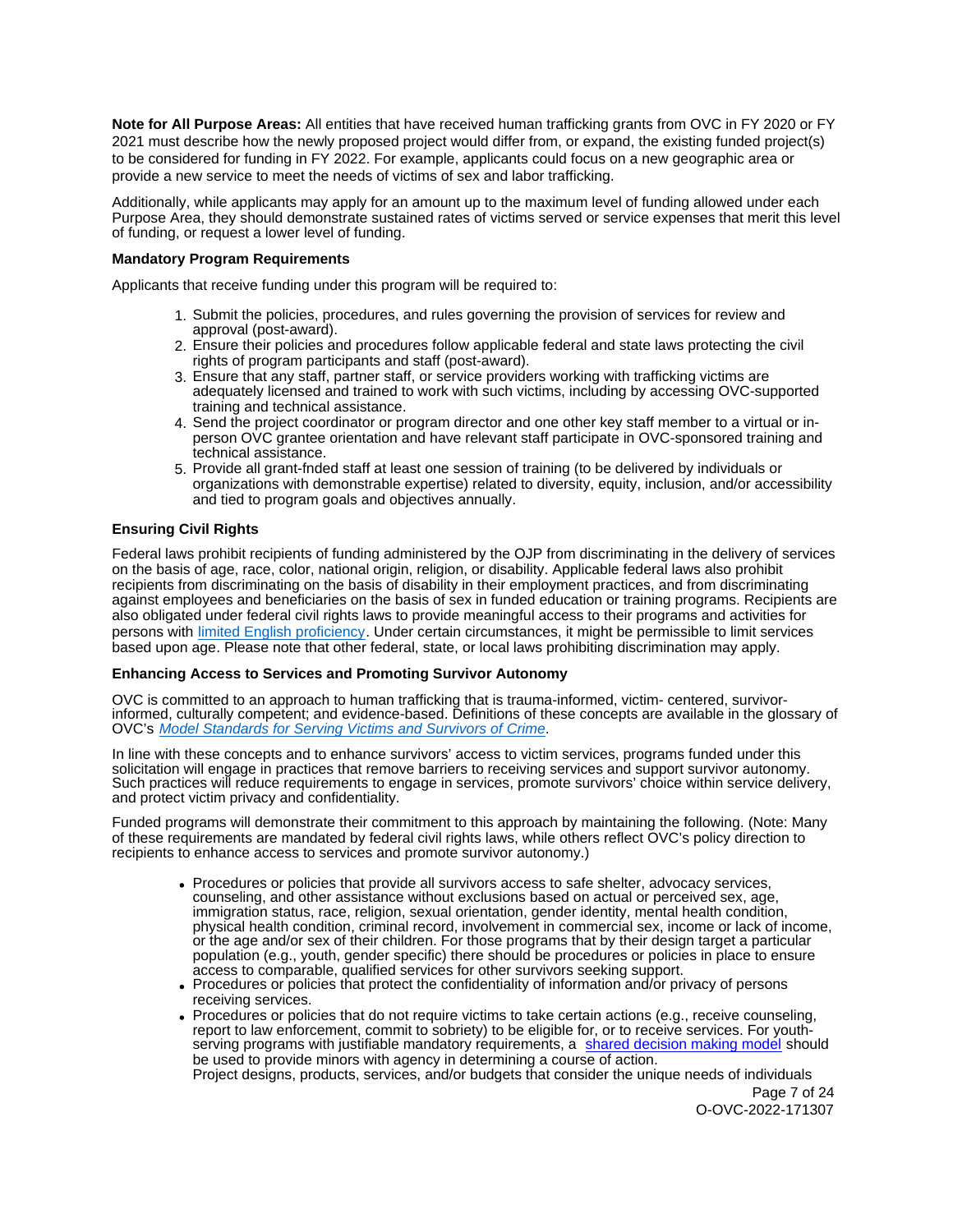with disabilities, with limited English proficiency, or who are Deaf or hard of hearing, including accessibility for such individuals.

#### <span id="page-7-0"></span>**Unallowable Costs**

The following activities cannot be supported with grant funds.

**Holding Beds:** Grantees may not "hold beds" in a housing facility by charging their cost to the grant and keeping them empty until a victim needs the bed, when other victims need access to the beds, as this would be considered an unallowable contingency payment (see C.F.R. 200.433 (c)).

**Stipends/Incentives to Participate in Services:** Neither cash nor non-cash stipends or incentives may be paid to victims to encourage their participation in services. Nominal cash or non-cash stipends (e.g., taxi or ride share vouchers; public transportation tickets or tokens; money to pay for childcare; or gift cards for meals that are necessary when participants receive services) are allowable.

**Primary Prevention Activities:** Per 22 U.S.C. § 7105(b)(2), the purpose of this funding is to support victim service programs: therefore, applicants should not propose primary prevention activities under this program.

**Limitation on Use of Funds (22 USC 7110(g))** The following statutory language applies to all awards under this solicitation:

1. Restriction on programs

No funds made available to carry out this chapter, or any amendment made by this chapter, may be used to promote, support, or advocate the legalization or practice of prostitution. Nothing in the preceding sentence shall be construed to preclude assistance designed to promote the purposes of this Act by ameliorating the suffering of, or health risks to, victims while they are being trafficked or after they are out of the situation that resulted from such victims being trafficked.

1. Restriction on organizations

No funds made available to carry out this chapter, or any amendment made by this chapter, may be used to implement any program that targets victims of severe forms of trafficking in persons described in section 7102(9) (A) of this title through any organization that has not stated in either a grant application, a grant agreement, or both, that it does not promote, support, or advocate the legalization or practice of prostitution. The preceding sentence shall not apply to organizations that provide services to individuals solely after they are no longer engaged in activities that resulted from such victims being trafficked.

Pursuant to the statute above, OVC requires grantees under this program to agree to the following grant condition:

Recipient certifies that it does not promote, support, or advocate the legalization or practice of prostitution, nor will it use grant funds or program match funds to promote, support, or advocate the legalization or practice of prostitution.

#### **Information on Managing Human Trafficking Awards**

For more information on implementation of [OVC Human](https://ovc.ojp.gov/program/human-trafficking/ovc-human-trafficking-program-faqs) Trafficking awards, please consult the OVC Human [Trafficking Program FAQs.](https://ovc.ojp.gov/program/human-trafficking/ovc-human-trafficking-program-faqs)

#### **Goals, Objectives, Deliverables, and Timeline**

#### **Goals**

The goal of this program is to develop, expand, or strengthen victim service programs for victims of human trafficking, including those that provide trauma-informed services.

# **Objectives**

The objective in providing these services is to achieve increased safety, independence, self-sufficiency, and well-

Page 8 of 24 O-OVC-2022-171307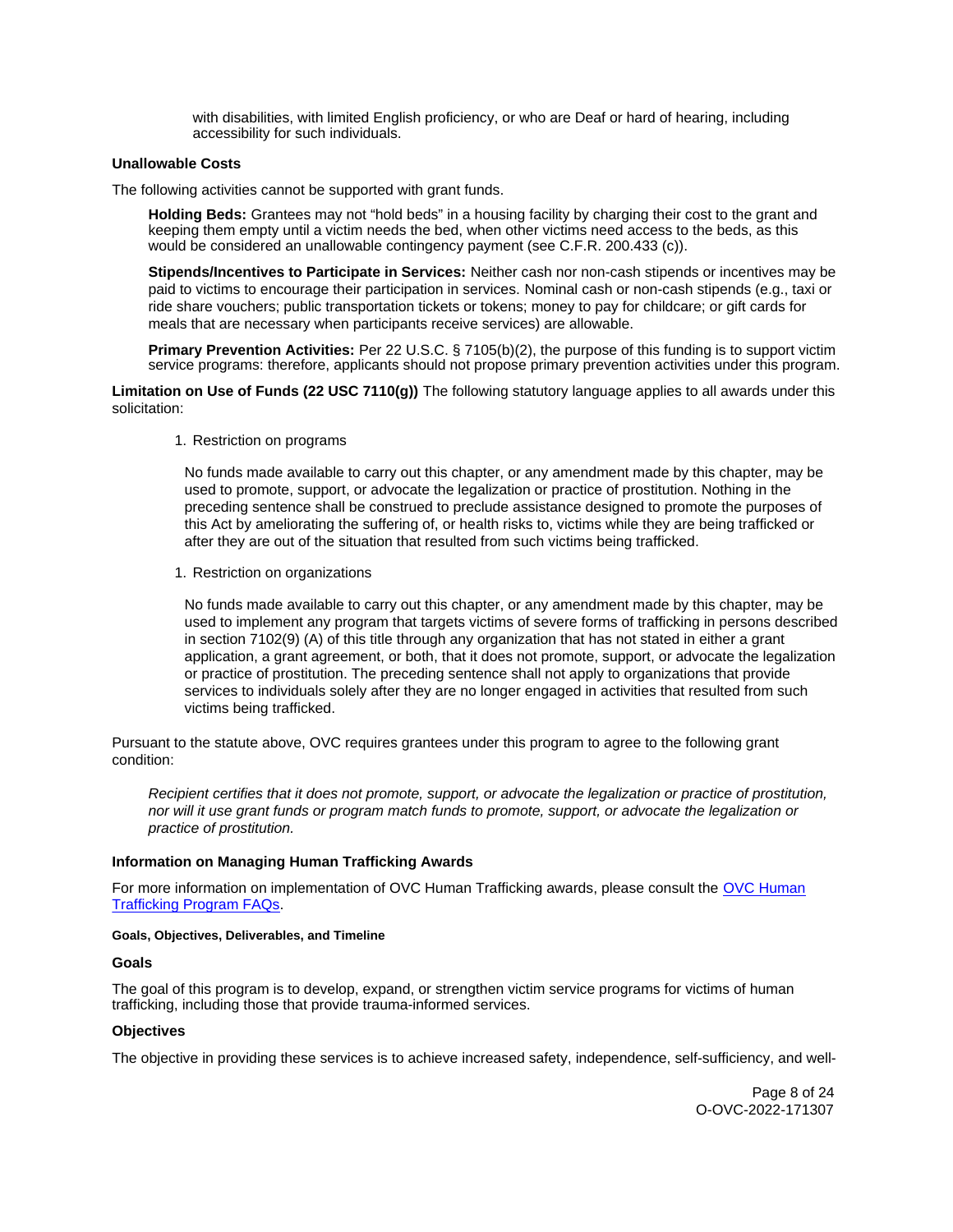<span id="page-8-0"></span>being for victims of human trafficking.

Objectives include:

- 1. Provision of services to meet the individualized needs of victims of human trafficking.
- 2. Collaboration with and training for local partners (service providers, criminal justice professionals, members of the judiciary, community and faith-based organizations, etc.) to ensure trafficking victims are properly identified and referred for appropriate services.
- 3. Assistance or referrals to other essential services for victims of human trafficking.
- 4. Data collection and participation in evaluation activities to determine if the program is meeting stated goals and objectives.

#### **Deliverables**

The deliverable to be provided is services, measured by types of service, number of new and continuing victims served, and other key data points.

The Goals, Objectives, and Deliverables are directly related to the performance measures that show the completed work's results, as discussed in the "Application and Submission Information" section.

#### **Evidence-Based Programs or Practices**

OJP strongly encourages the use of data and evidence in policymaking and program development for criminal justice, juvenile justice, and crime victim services. For additional information and resources on evidence-based programs or practices, see the [OJP Grant Application Resource Guide.](https://www.ojp.gov/funding/apply/ojp-grant-application-resource-guide#evidence-based)

#### **Information Regarding Potential Evaluation of Programs and Activities**

OJP may conduct or support an evaluation of the programs and activities funded under this solicitation. For additional information, see the [OJP Grant Application Resource Guide](https://www.ojp.gov/funding/apply/ojp-grant-application-resource-guide#potential-evaluation) section entitled "Information Regarding Potential Evaluation of Programs and Activities."

#### **OJP Priority Areas**

The Department of Justice is committed to advancing work that promotes civil rights and racial equity, increases access to justice, supports crime victims and individuals impacted by the justice system, strengthens community safety and protects the public from crime and evolving threats, and builds trust between law enforcement and the community.

#### Priority Considerations Supporting Executive Order 13985, Advancing Racial Equity and Support for Underserved Communities Through the Federal Government

Consistent with this Executive Order, the term "underserved community" refers to a population sharing a particular characteristic, as well as a geographic community, that has been systematically denied a full opportunity to participate in aspects of economic, social, and civic life or whose members have been historically underserved, marginalized, and adversely affected by inequality. Such communities include, among others, Black people, Hispanics and Latino/a/e people, Native American and other Indigenous peoples of North America (including Alaska Natives, Eskimos, and Aleuts), Asian Americans, Native Hawaiians, and Pacific Islanders.

In support of Executive Order 13985, OJP will:

A. Give priority consideration to applications that include project(s) that will promote racial equity and the removal of barriers to access and opportunity for communities that have been historically underserved, marginalized, and adversely affected by inequality, when making award decisions.

To receive this consideration, the applicant must describe how the proposed project(s) will address potential inequities and barriers to equal opportunity, and/or contribute to greater access to services for underserved and historically marginalized populations.

B. Give priority consideration to applicants that can demonstrate that their capabilities and competencies for implementing their proposed project(s) are enhanced because the applicant (or at least one proposed subrecipient that will receive at least 30% of the requested award funding, as demonstrated in the Budget Worksheet and Budget Narrative) identifies as a culturally specific organization. To receive this additional priority consideration, applicants must describe how being a culturally specific organization (or funding the culturally specific subrecipient organization(s)) will enhance their ability to implement the proposed project (s) and should also specify which culturally specific populations are intended or expected to be served or to

> Page 9 of 24 O-OVC-2022-171307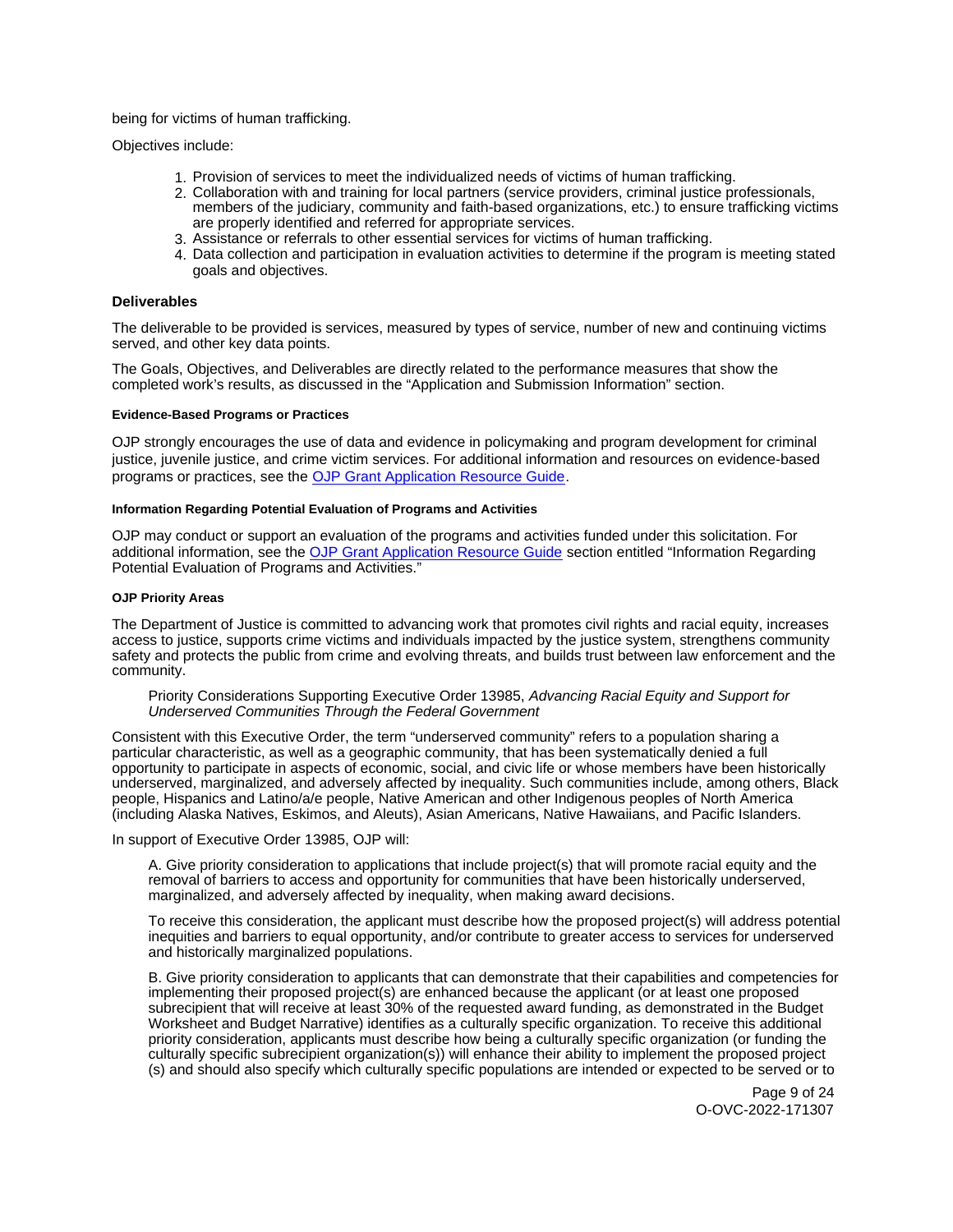<span id="page-9-0"></span>have their needs addressed under the proposed project(s).

Culturally specific organizations are defined for purposes of this solicitation as private nonprofit or tribal organizations whose primary purpose as a whole is to provide culturally specific services to, among others, Black people, Hispanics and Latino/a/e people, Native American and other Indigenous peoples of North America (including Alaska Natives, Eskimos, and Aleuts), Asian Americans, Native Hawaiians, and/or Pacific Islanders.

Note: Addressing these priority areas is one of many factors that OJP considers in making funding decisions. Receiving priority consideration for one or more priority areas is not a guarantee of an award.

#### **Federal Award Information**

#### **Solicitation Categories**

| <b>Competition ID</b> | Category *                                                                                                         | Number of<br>Awards | <b>Dollar Amount for</b><br>Award | Performance<br><b>Start Date</b> | Performance<br><b>Duration</b><br>(Months) |
|-----------------------|--------------------------------------------------------------------------------------------------------------------|---------------------|-----------------------------------|----------------------------------|--------------------------------------------|
| C-OVC-2022-00015-PROD | Purpose Area 1:<br>Developing Capacity to<br>Serve Human Trafficking<br><b>Victims</b>                             | 5                   | \$440,000.00                      | 10/1/22 12:00<br>AM              | 36                                         |
| C-OVC-2022-00016-PROD | Purpose Area 2:<br><b>Enhancing Access to</b><br>Comprehensive Services<br>for Human Trafficking<br><b>Victims</b> | 16                  | \$950,000.00                      | 10/1/22 12:00<br>AM              | 36                                         |
| C-OVC-2022-00017-PROD | Purpose Area 3:<br>Specialized Services for<br>Human Trafficking Victims                                           | 12                  | \$800,000.00                      | 10/1/22 12:00<br>AM              | 36                                         |

#### **Awards, Amounts and Durations**

# 10/1/22 12:00 AM 36

# **Period of Performance Start Date**  Period of Performance Duration (Months)

**Anticipated Total Amount to be Awarded Under Solicitation**  \$27,000,000.00

#### **Continuation Funding Intent**

OVC may, in certain cases, provide additional funding in future years to awards made under this solicitation, through continuation awards. OJP will consider, among other factors, OJP's strategic priorities, a recipient's overall management of the award, and the award-funded work's progress, when making continuation award decisions.

#### **Availability of Funds**

This solicitation, and awards (if any are made) under this solicitation, are subject to the availability of appropriated funds and to any modifications or additional requirements that may be imposed by the agency or by law. In addition, nothing in this solicitation is intended to, and does not, create any right or benefit, substantive or

> Page 10 of 24 O-OVC-2022-171307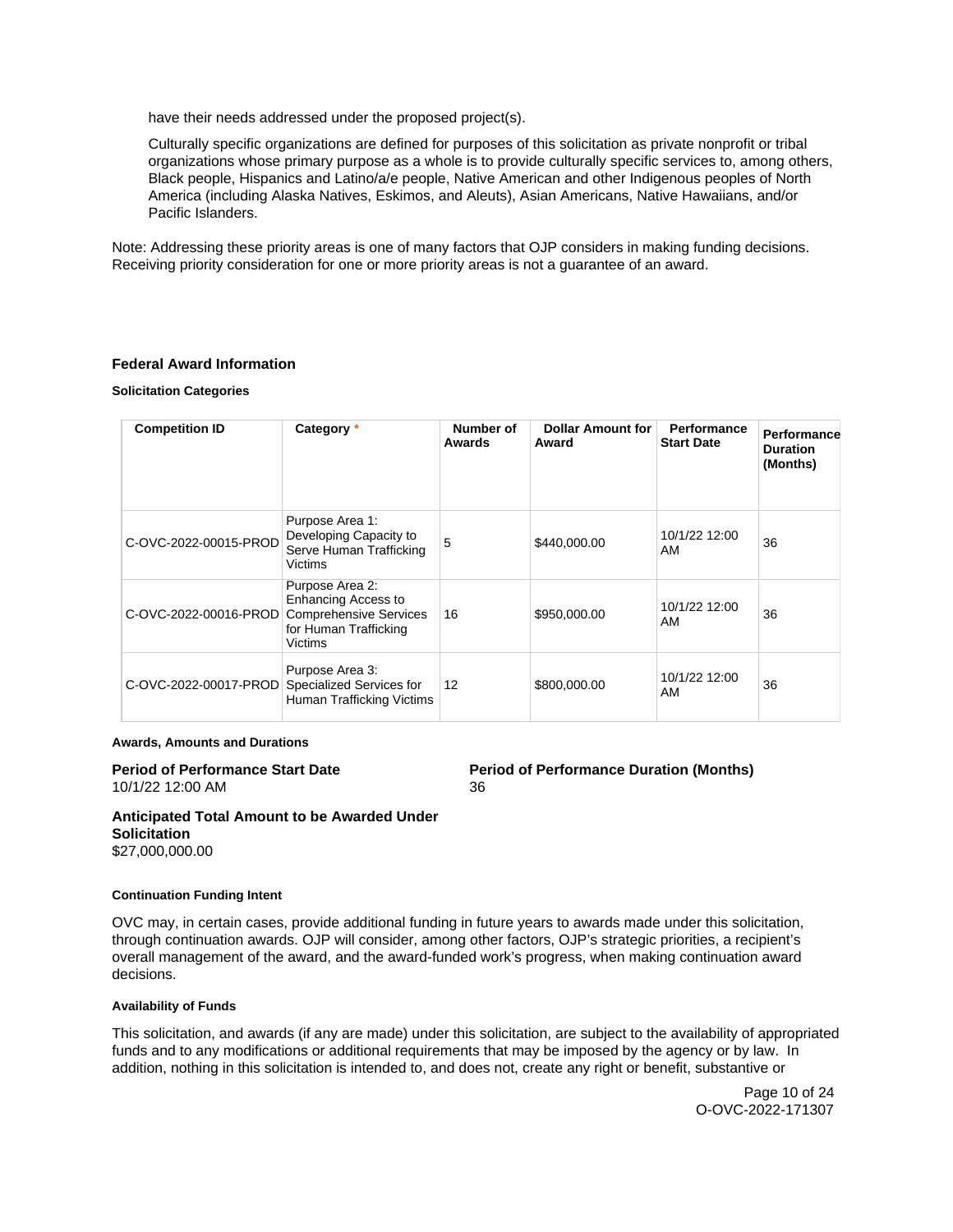<span id="page-10-0"></span>procedural, enforceable at law or in equity by any party against the United States, its departments, agencies, or entities, its officers, employees, or agents, or any other person.

#### **Types of Awards**

OVC expects to make awards under this solicitation as grants. See the "Administrative, National Policy, and Other Legal Requirements" section of the [OJP Grant Application Resource Guide](https://ojp.gov/funding/Apply/Resources/Grant-App-Resource-Guide.htm) for a brief discussion of important statutes, regulations, and award conditions that apply to many (or in some cases, all) OJP grants.

#### **Financial Management and System of Internal Controls**

Award recipients and subrecipients (including recipients or subrecipients that are pass-through entities) must, as described in the Part 200 Uniform Requirements as set out at 2 C.F.R. 200.303, comply with standards for financial and program management. See the [OJP Grant Application Resource Guide](https://www.ojp.gov/funding/apply/ojp-grant-application-resource-guide#fm-internal-controls) for additional information.

#### **Cost Sharing or Matching Requirement**

Pursuant to 22 U.S.C. § 7105(b)(2), awards under this solicitation are required to include a 25 percent **cash or in-kind match**. Federal funds awarded under this solicitation may not cover more than 75 percent of the total costs of the project being funded. An applicant must identify the source of the 25 percent non-federal portion of the total project costs and how it will use match funds. If a successful applicant's proposed match exceeds the required match amount, and OJP approves the budget, the total match amount incorporated into the approved budget becomes mandatory and subject to audit. ("Match" funds may be used only for purposes that would be allowable for the federal funds.) Recipients must satisfy this match requirement with cash or in-kind match. The formula for calculating match is:

Federal Award Amount  $=$  Adjusted (Total) Project Costs

Federal Share Percentage

Required Recipient's Share Percentage x Adjusted Project Cost = Required Match

**Example:** 75%/25% match requirement: for a federal award amount of \$350,000, calculate match as follows:

# $$350,000 = $466,667$  25% x \$466,667 = \$116,667 match

75%

See the [OJP Grant Application Resource Guide](https://www.ojp.gov/funding/apply/ojp-grant-application-resource-guide#cost-sharing) for additional information on this match requirement. For stepby-step instructions for entering match amounts in the budget, see the [Budget Summary Match Guide.](https://justicegrants.usdoj.gov/sites/g/files/xyckuh296/files/media/document/budget-summary-match-guide.pdf)

#### **Pre-agreement Costs (also known as Pre-award Costs)**

See the [OJP Grant Application Resource Guide](https://www.ojp.gov/funding/apply/ojp-grant-application-resource-guide#pre-agreement-costs) information on Pre-agreement Costs (also known as Pre-award Costs).

#### **Limitation on Use of Award Funds for Employee Compensation: Waiver**

See the [OJP Grant Application Resource Guide](https://www.ojp.gov/funding/apply/ojp-grant-application-resource-guide#limitation-use-award) information on the Limitation on Use of Award Funds for Employee Compensation; Waiver.

#### **Prior Approval, Planning, and Reporting of Conference/Meeting/Training Costs**

See the [OJP Grant Application Resource Guide](https://www.ojp.gov/funding/apply/ojp-grant-application-resource-guide#prior-approval) for information on Prior Approval, Planning, and Reporting of Conference/Meeting/Training Costs.

#### **Costs Associated with Language Assistance (if applicable)**

See the [OJP Grant Application Resource Guide](https://www.ojp.gov/funding/apply/ojp-grant-application-resource-guide#costs-associated) for information on Costs Associated with Language Assistance.

# **Eligibility Information**

Page 11 of 24 O-OVC-2022-171307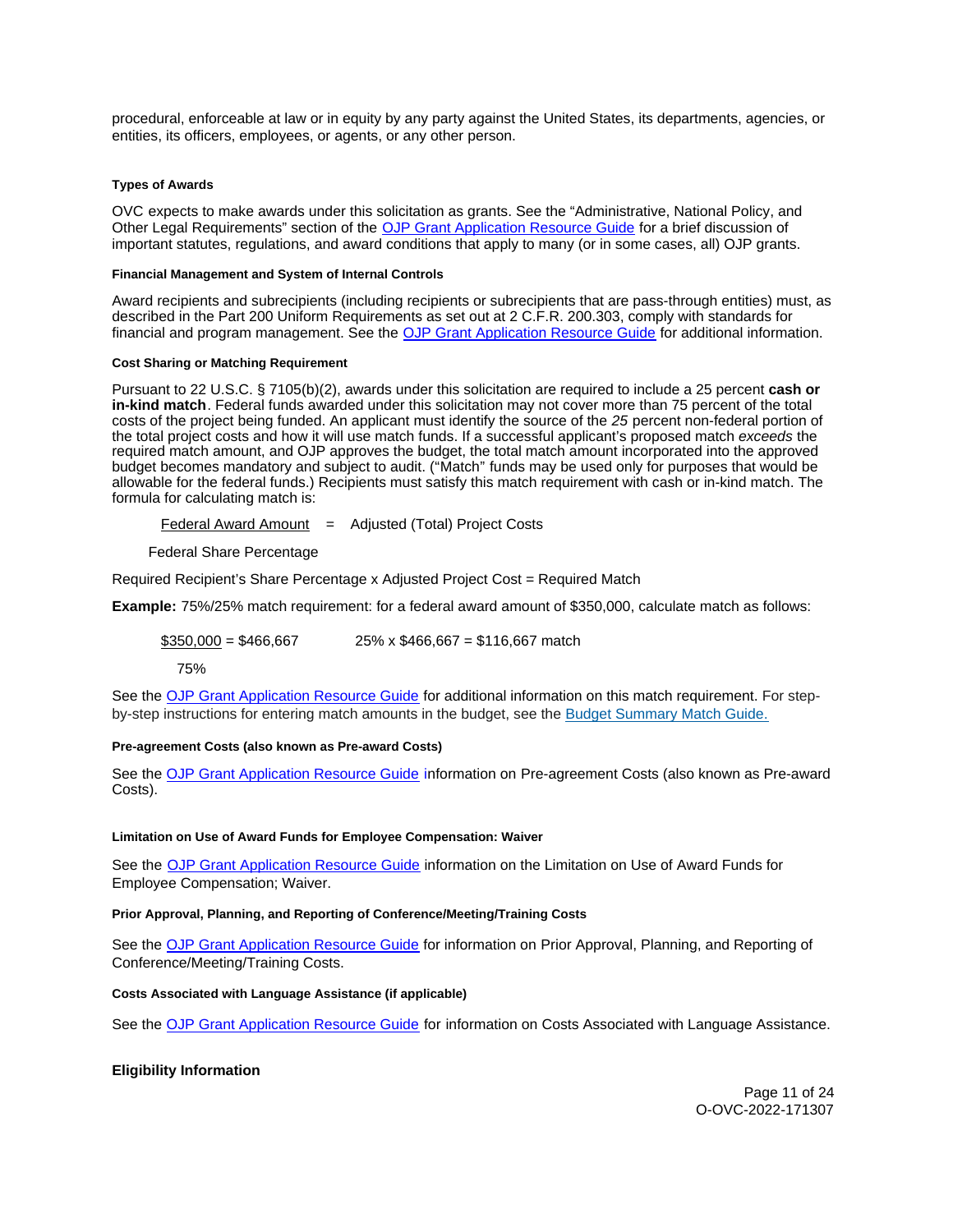<span id="page-11-0"></span>For eligibility information, see the solicitation cover page.

For information on cost sharing or match requirements, see the "Federal Award Information" section.

# **Application and Submission Information**

The following application elements **must** be included in the application to meet the basic minimum requirements to advance to peer review and receive consideration for funding:

- Proposal Abstract
- Proposal Narrative
- Budget Worksheet and Budget Narrative (Web-based Form) (The web-based form includes the budget details and the budget narrative.)

See the "Application Elements and Formatting Instructions" section of the [OJP Grant Application Resource Guide](https://ojp.gov/funding/Apply/Resources/Grant-App-Resource-Guide.htm)  for information on what happens to an application that does not contain all the specified elements or is nonresponsive to the scope of the solicitation.

# **Information to Complete the Application for Federal Assistance (SF-424)**

The SF-424 must be submitted in [Grants.gov](https://Grants.gov). It is a required standard form used as a cover sheet for submission of pre-applications, applications, and related information. See the [OJP Grant Application Resource Guide](https://www.ojp.gov/funding/Apply/Resources/Grant-App-Resource-Guide.htm) for additional information on completing the SF-424.

In Section 8F of the SF-424, please include the name and contact information of the individual **who will complete the application in JustGrants**. JustGrants will use this information (email address) to assign the application to this user in JustGrants.

**Intergovernmental Review:** This solicitation ("funding opportunity") **is not** subject to [Executive Order \(E.O.\)](https://www.archives.gov/federal-register/codification/executive-order/12372.html)  [12372.](https://www.archives.gov/federal-register/codification/executive-order/12372.html) (In completing the SF-424, an applicant is to answer question 19 by selecting "Program is not covered by E.O. 12372.")

# **Standard Applicant Information (JustGrants 424 and General Agency Information)**

The Standard Applicant Information section of the JustGrants application is pre-populated with the SF-424 data submitted in [Grants.gov.](https://Grants.gov) The applicant will need to review the Standard Applicant Information in JustGrants and make edits as needed. Within this section, the applicant will need to: add zip codes for areas affected by the project; confirm its Authorized Representative; and verify and confirm the organization's unique entity identifier, legal name, and address.

# **Proposal Abstract**

A proposal abstract (no more than 400 words) summarizing the proposed project, including the purpose of the project, primary activities, expected outcomes, the state and geographical service area, intended beneficiaries and subrecipients (if known), will be completed in the JustGrants web-based form. This abstract should be written in the third person and will be made publicly available on the OJP website if the project is awarded. If you are requesting priority consideration, please indicate the priority area (A and/or B) you are applying under.

# **Proposal Narrative**

The proposal narrative should be submitted as an attachment in JustGrants. The attached document should be double-spaced, using a standard 12-point font; have no less than 1-inch margins; and should not exceed 20 pages. Pages should be numbered and submitted as an attachment. If the proposal narrative fails to comply with these length restrictions, OVC may consider such noncompliance in peer review and in final award decisions.

The following sections must be included as part of the proposal narrative:

a. Statement of the Problem

This section must:

Page 12 of 24 O-OVC-2022-171307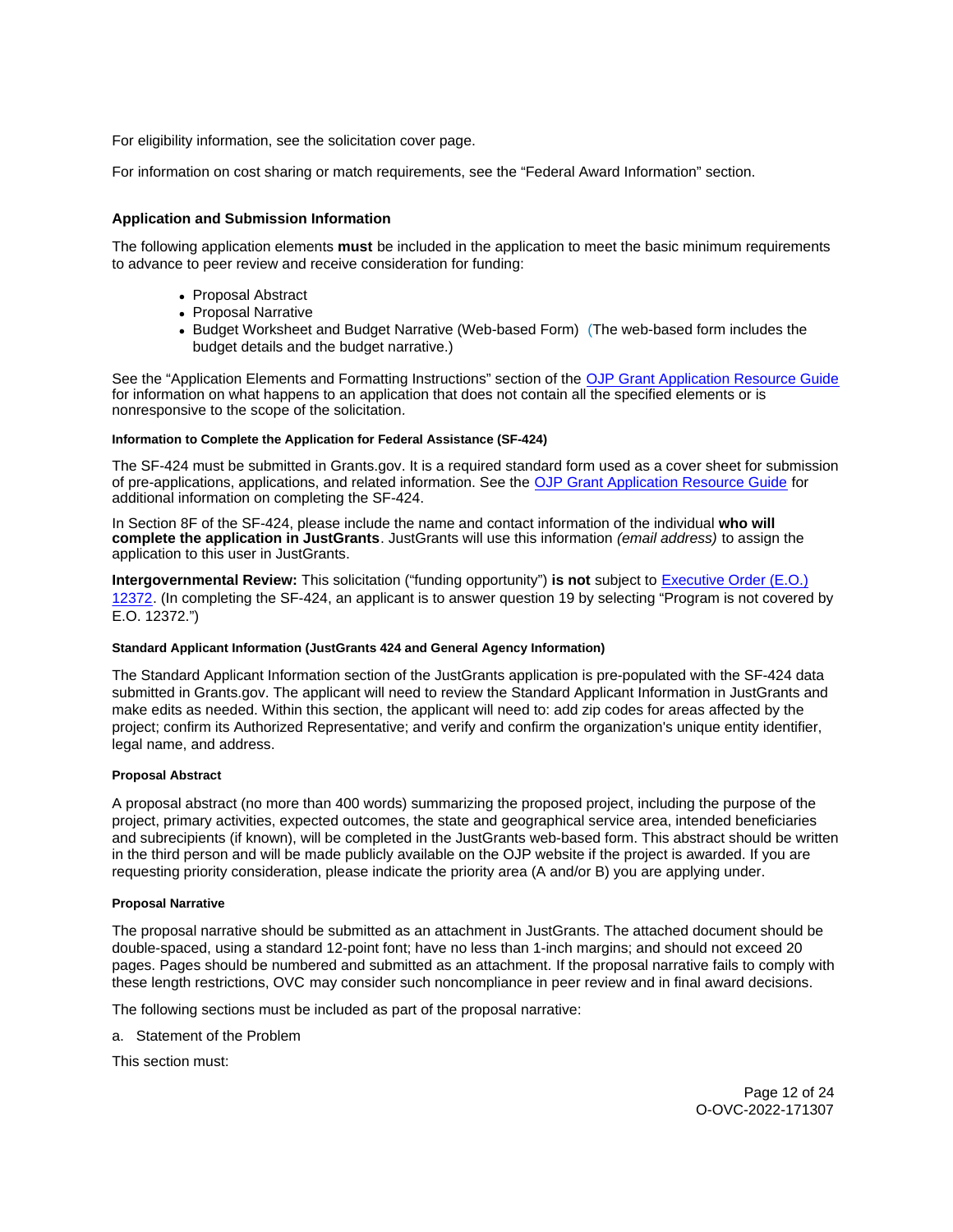- 1. Identify the nature and scope of the problem that the program will address. Applicants must demonstrate the problem of human trafficking within the targeted geographic area. Applicants should cite the source(s) of this data, which could include local, state, and federal data regarding investigations, prosecutions, and the number of individuals identified as victims of human trafficking in the proposed geographic area and data from victim service providers or other local stakeholders. Data should come from multiple sources and extend beyond national hotline data.
- 2. Describe previous or current attempts to address the problem, including documentation of the number of trafficking victims served each year during 2020 and 2021 within the targeted geographic area. At a minimum, applicants must identify the total number of victims they previously served within the targeted geographic area, and the types of victims they have served (sex or labor trafficking victims). Applicants must cite the source(s) of this data.
- 3. Describe the communities to be served, including the geographic area, populations in the service area, and any groups that are vulnerable to human trafficking. Applicants should identify any relevant underserved communities in their geographic area using data to support (e.g., community data, Census data, client data, etc.).
- 4. Demonstrate sustained victim services rates/caseloads/expenses that align with the requested level of funding.
- 5. Describe current efforts to address the service needs of trafficking survivors in the geographic area, including programs funded through OVC, the Department of Health and Human Services (HHS), the Office on Violence Against Women, or with Victims of Crime Act (VOCA) state victim assistance funds. Explain how the proposed project is not duplicative and targets identified gaps.

# b. Project Design and Implementation

The application must provide a clear link between the proposed activities and the need identified in the "Statement of the Problem" section above. This section must:

- 1. Clearly state the goals and objectives of this project. Goals and objectives must be in alignment with those stated in the Goals, Objectives, Deliverables section of this solicitation.
- 2. Provide a detailed description of the proposed activities necessary to implement this project and meet the stated goals and objectives.
- 3. Identify which underserved communities, if any, will be targeted through the proposed project.
- 4. Identify specific services that will be provided with grant funds (see Appendix A) and describe how and where the services will be provided.
- 5. Include a timeline that identifies a timeframe for all the tasks and activities to be completed.
- 6. Link project activities to the requirements of this solicitation and justify the logic of the proposed approach.
- 7. List project partners, as appropriate, to make the project activities effective and sustainable.
- 8. Describe how the applicant plans to ensure project activities are trauma-informed and protect the safety and confidentiality needs of victims.
- 9. Describe how the applicant will meet the individualized service needs of victims and support victiminformed decisions and autonomy within the delivery of services.
- 10. Describe how the applicant will coordinate with other OVC and federally and state-funded antitrafficking programs to meet the comprehensive needs of trafficking victims.

If the applicant is seeking priority consideration for Priority A, it should address in this section how the proposed project(s) will promote racial equity and/or the removal of barriers to access and opportunity, and/or contribute to greater access to services, for communities that have been historically underserved, marginalized, and adversely affected by inequality.

c. Capabilities and Competencies

This section must:

- 1. Demonstrate the institutional experience and expertise (or have submitted formal agreements with partners with experience and expertise with the application) to effectively implement the requirements of this solicitation.
- 2. Identify the key individuals and organizations involved in the proposed project.
- 3. Demonstrate that the individuals and organizations identified have the capacity to address the stated need, including the expertise necessary to provide services to human trafficking victims, and can successfully implement the proposed project activities.
- 4. Describe specific roles and responsibilities of all project partners and key staff.

Page 13 of 24 O-OVC-2022-171307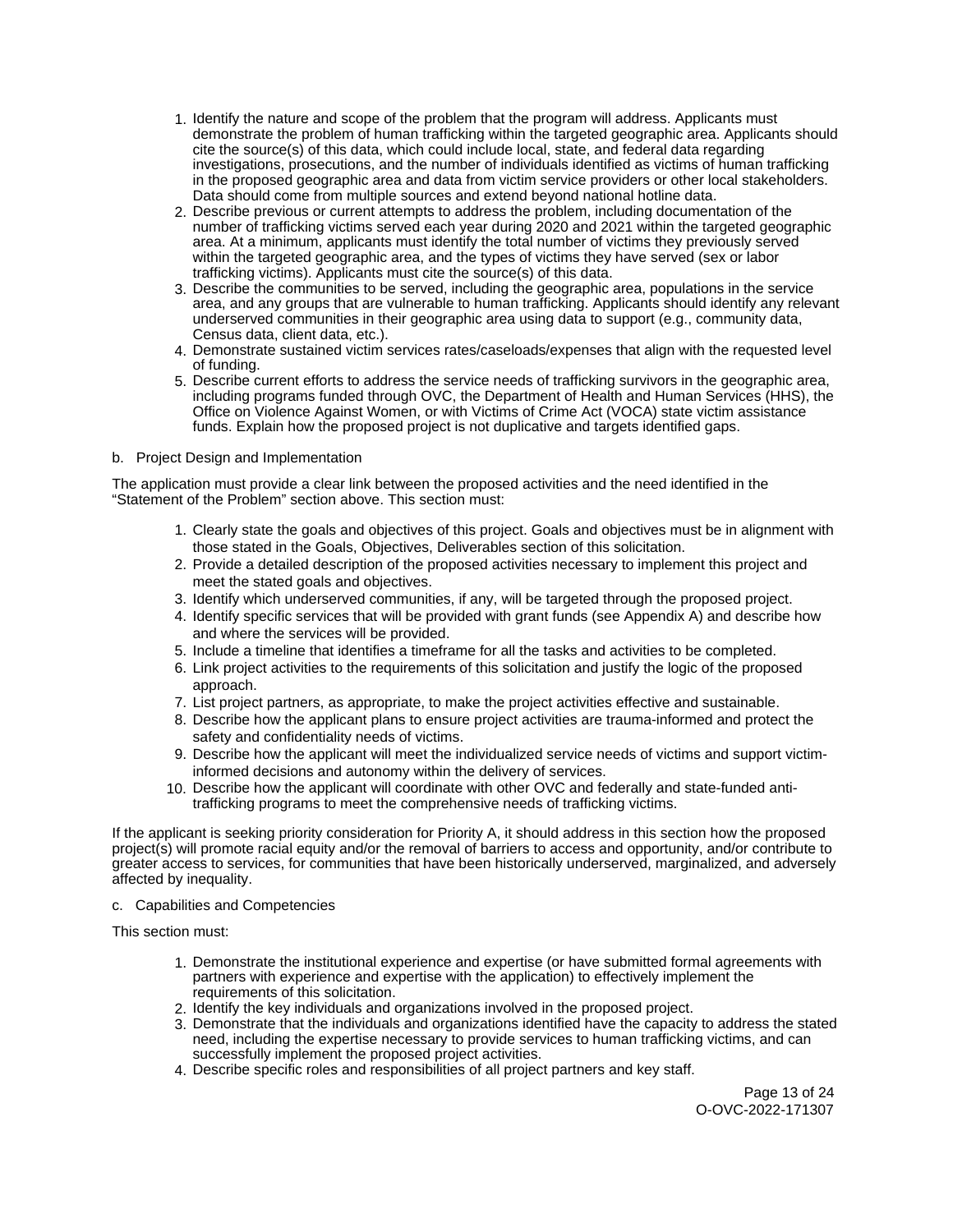- <span id="page-13-0"></span>5. Demonstrate that project staff have appropriate training and experience to implement project activities as described in the proposal, including the knowledge and expertise necessary to implement culturally responsive projects with the identified underserved communities, and document plans and position descriptions for staff to be hired.
- 6. Demonstrate the capacity and expertise of the lead applicant and all project partners to serve victims of human trafficking.
- 7. Clearly describe who will implement activities as described in the Project Design and Implementation section.
- 8. Describe their experience managing federal grants that support services to crime victims and document their administrative and financial capacity to manage federal grants. If the applicant has other grants for providing services to victims of human trafficking, the applicant must describe the scope of each of these grants and describe how activities and data collection on these projects will be tracked separately to avoid duplication.

If the applicant is seeking priority consideration under Priority B, it should describe within this section how being a culturally specific organization (or funding a culturally specific subrecipient organization at a minimum of 30% of the project budget) will enhance its ability to implement the proposed project(s) and should also specify which culturally specific populations are intended or expected to be served or have their needs addressed under the proposed project(s).

d. Plan for Collecting the Data Required for this Solicitation's Performance Measures

This section must include the following information:

- 1. A plan for collecting all the performance measures data required by this solicitation.
- 2. A description of the qualifications of key staff who will be responsible for collecting data and reporting performance measures in JustGrants.

Note: Applicants are **not** required to submit performance data with the application. Rather, performance measure information is included as an alert that successful applicants will be required to submit performance data as part of each award's reporting requirements.

OJP will require each successful applicant to submit regular performance data that show the completed work's results. The performance data directly relate to the goals, objectives, and deliverables identified in the "Goals, Objectives, and Deliverables" discussion. Applicants can visit OJP's performance measurement page at [www.ojp.gov/performance](https://www.ojp.gov/performance) for an overview of performance measurement activities at OJP.

To determine performance measure requirements for this solicitation, use the "Human Trafficking Performance Measures Map with Question Sets by Solicitation" document at [https://ovc.ojp.gov/funding/performance](https://ovc.ojp.gov/funding/performance-measures/human-trafficking)[measures/human-trafficking.](https://ovc.ojp.gov/funding/performance-measures/human-trafficking) Locate the solicitation title and fiscal year to see assigned performance measure question sets. Examples of the performance measure questionnaires and related question sets, along with other reporting resources, can be found in the drop-down menu for victim service provider, task force, or training and technical assistance grantees.

OVC will require award recipients to submit performance measure data and performance reports in JustGrants. OVC will provide further guidance on the post-award submission process, if selected for award.

#### **Note on Project Evaluations**

An applicant that proposes to use award funds through this solicitation to conduct project evaluations must follow the guidance in the "Note on Project Evaluations" section in the [OJP Grant Application Resource Guide.](https://www.ojp.gov/funding/Apply/Resources/Grant-App-Resource-Guide.htm)

#### **Goals, Objectives, Deliverables, and Timeline**

The applicant will submit the program's goals, objectives, deliverables, and timelines in the JustGrants webbased form.

#### **Budget and Associated Documentation**

**Budget Worksheet and Budget Narrative (Web-based Form)**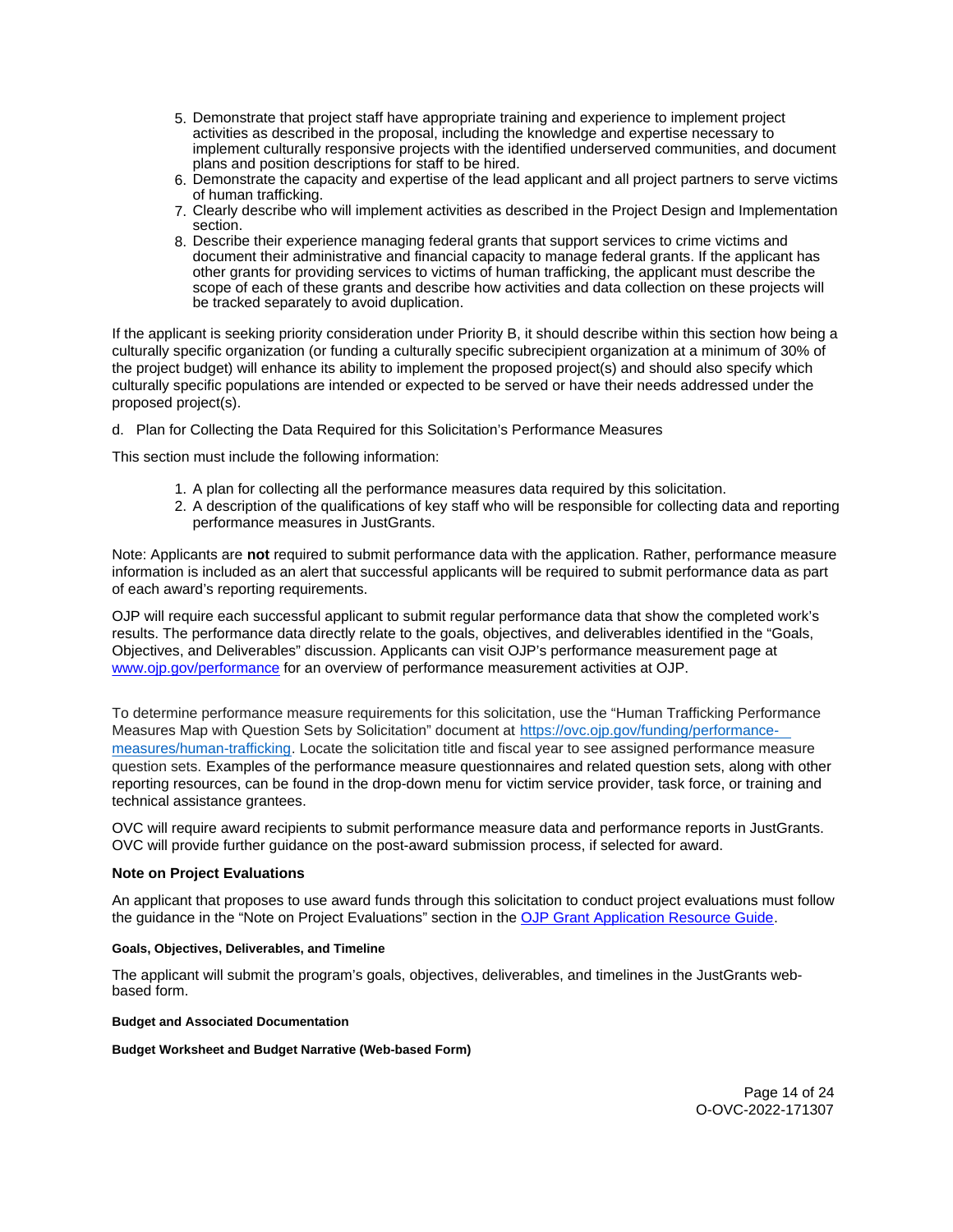<span id="page-14-0"></span>The applicant will complete the JustGrants web-based budget form. See the [OJP Grant Application Resource](https://ojp.gov/funding/Apply/Resources/Grant-App-Resource-Guide.htm)  [Guide](https://ojp.gov/funding/Apply/Resources/Grant-App-Resource-Guide.htm) for additional information.

Applicants should include a description in the Budget Narrative as to the cash or in-kind match that is included in the project budget.

If the applicant is seeking priority consideration under Priority B based on the identification of at least one proposed subrecipient as a culturally specific organization, the proposed funding for the subrecipient in the webbased budget form **must be a minimum of 30% of award funding.** 

The Budget Narrative must also describe how the activities that will be funded with the (minimum) 30% of award funding provided to the subrecipient **specifically relate to the priority consideration requested under Priority B** and described in the Capabilities and Competencies section of the application.

#### **Indirect Cost Rate Agreement (if applicable)**

The applicant will submit its indirect cost rate agreement by uploading it as an attachment in JustGrants. See the [OJP Grant Application Resource Guide](https://www.ojp.gov/funding/apply/ojp-grant-application-resource-guide#indirect-cost) for additional information.

#### **Financial Management Questionnaire (including applicant disclosure of high-risk status)**

The applicant will download the questionnaire, complete it, and submit it by uploading it as an attachment in JustGrants. See the [OJP Grant Application Resource Guide](https://www.ojp.gov/funding/apply/ojp-grant-application-resource-guide#fm-internal-controls-questionnaire) for the link to the questionnaire and additional information.

#### **Disclosure of Process Related to Executive Compensation**

If applicable, the applicant will submit a description of the process used to determine executive compensation by uploading the document as an attachment in JustGrants. See the "Application Attachments" section of the OJP [Grant Application Resource Guide](https://www.ojp.gov/funding/Apply/Resources/Grant-App-Resource-Guide.htm) for information.

#### **Training Plan (if applicable)**

Applicants proposing training must submit a training plan that describes the number and type of training events planned to ensure that program partners are prepared to identify, refer, and provide services to human trafficking victims. Applicants should describe how they will leverage existing training, including OVC's foundational online training *[Understanding Human Trafficking](https://www.ovcttac.gov/UnderstandingHumanTrafficking/index.cfm?nm=wbt&ns=ot&nt=ht)*, for staff and partners. Grantees will consult with OVC's training and technical assistance providers, including the OVC Human Trafficking Collective, regarding available content to inform training funded under this solicitation.

#### **Memoranda of Understanding (MOUs) and Other Supportive Documents**

For services proposed to be provided by project partners, the applicant must name the project partner that will provide the specific service in the proposal narrative, and include, as an attachment to the application, a subcontract/subgrant, Letter of Intent, or MOU describing the commitment from that organization to perform a specific service, and a description of the fee for the service or cost to the grant for each service. If services are to be provided as in-kind match, pro bono, or at no cost to the grant, this must be clearly stated in the MOU, Letter of Intent, or subcontract/subgrant. MOUs, Letters of Intent, and subcontracts/subgrants must include the following: (1) names of the organizations involved in the agreement; (2) scope of the specialized service(s) and other work to be performed under the agreement; (3) duration of the agreement; (4) estimated cost per victim or cost of actual services provided describing whether it is a fee-for-service, in-kind match, or no cost; (5) whether or not there is a cap on the total amount of the agreement; and (6) whether or not there is a maximum number of victims that may be served under the agreement. If any of the required services above are to be provided pro bono or accessed through other government-subsidized or otherwise funded programs, applicants must describe how services will be provided to victims without the use of grant funds. MOUs and Letters of Intent should be submitted as one separate attachment to the application.

> Page 15 of 24 O-OVC-2022-171307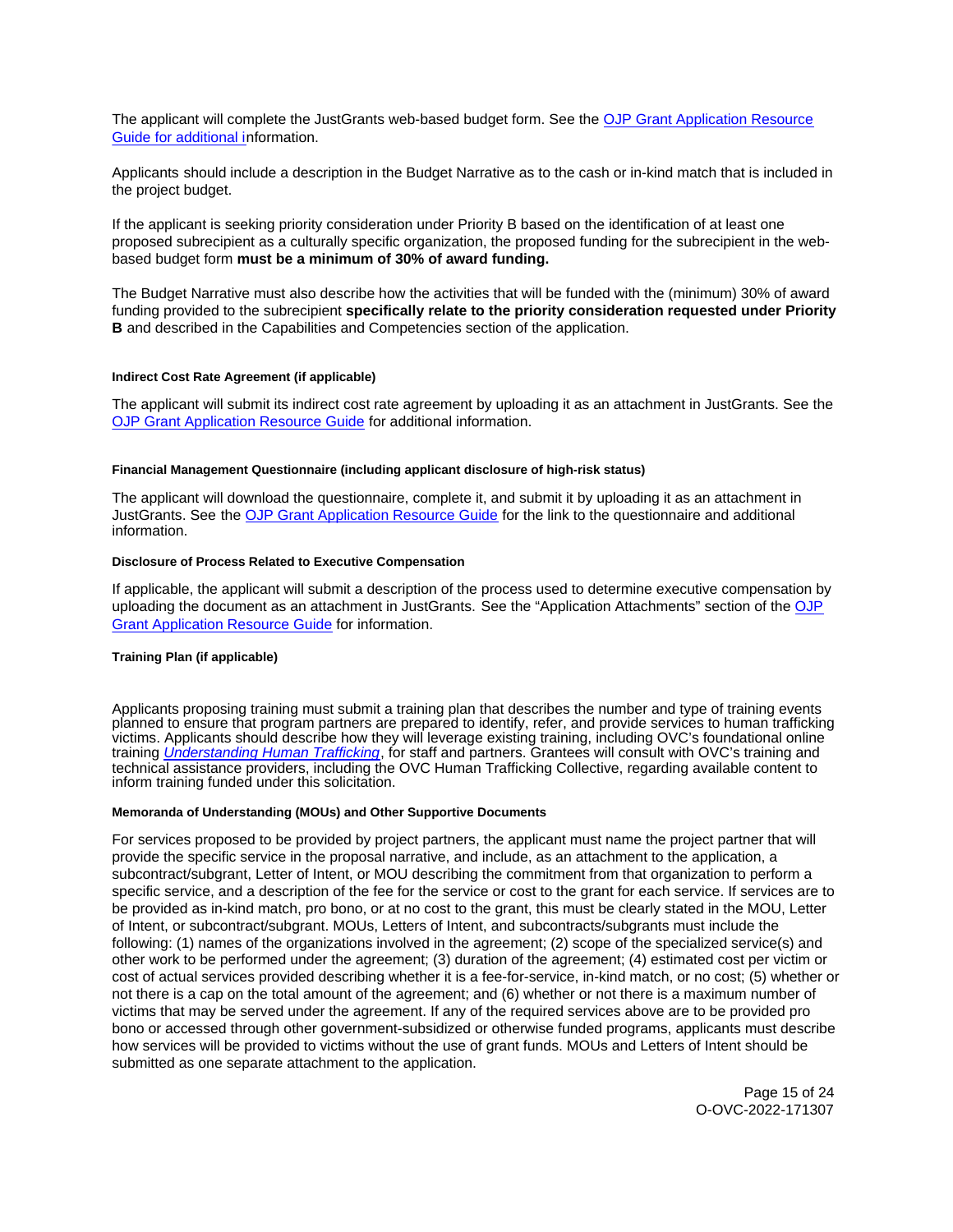#### <span id="page-15-0"></span>**Additional Application Components**

Applicants will attach the additional requested documentation in JustGrants.

#### **Curriculum Vitae or Resumes**

Position descriptions and resumes for key positions should be tailored to the applicant to demonstrate the qualifications of staff involved in the project.

#### **Tribal Authorizing Resolution**

An application in response to this solicitation may require inclusion of tribal authorizing documentation as an attachment. If applicable, the applicant will submit the tribal authorizing documentation by uploading it as an attachment in JustGrants. See the [OJP Grant Application Resource Guide](https://www.ojp.gov/funding/apply/ojp-grant-application-resource-guide#tribal-authorizing-resolution) for information on tribal authorizing resolutions.

#### **Research and Evaluation Independence and Integrity Statement**

If an application proposes research (including research and development) and/or evaluation, the applicant must demonstrate research/evaluation independence and integrity, including appropriate safeguards, before it may receive award funds. The applicant will submit documentation of its research and evaluation independence and integrity by uploading it as an attachment in JustGrants. For additional information, see the [OJP Grant](https://www.ojp.gov/funding/apply/ojp-grant-application-resource-guide#research-evaluation)  **[Application Resource Guide.](https://www.ojp.gov/funding/apply/ojp-grant-application-resource-guide#research-evaluation)** 

#### **Disclosures and Assurances**

The applicant will address the following disclosures and assurances.

#### **Disclosure of Lobbying Activities**

Complete and submit the SF-LLL in [Grants.gov.](https://Grants.gov) See the [OJP Grant Application Resource Guide](https://www.ojp.gov/funding/apply/ojp-grant-application-resource-guide#disclosure-lobby) for additional information.

#### **DOJ Certified Standard Assurances**

Review and accept the DOJ Certified Standard Assurances in JustGrants. See the [OJP Grant Application Resource](https://www.ojp.gov/funding/apply/ojp-grant-application-resource-guide#administrative)  [Guide](https://www.ojp.gov/funding/apply/ojp-grant-application-resource-guide#administrative) for additional information.

#### **Applicant Disclosure of Duplication in Cost Items**

Complete the JustGrants web-based Applicant Disclosure of Duplication in Cost Items form. See the [OJP Grant](https://www.ojp.gov/funding/apply/ojp-grant-application-resource-guide#applicant-disclosure-pending-applications)  [Application Resource Guide](https://www.ojp.gov/funding/apply/ojp-grant-application-resource-guide#applicant-disclosure-pending-applications) for additional information.

#### **DOJ Certifications Regarding Lobbying; Debarment, Suspension and Other Responsibility Matters; and Drug-Free Workplace Requirements**

Review and accept the DOJ Certified Certifications Regarding Lobbying; Debarment, Suspension and Other Responsibility Matters; Drug-Free Workplace Requirements; Law Enforcement and Community Policing in JustGrants. See the [OJP Grant Application Resource Guide](https://www.ojp.gov/funding/apply/ojp-grant-application-resource-guide#administrative) for additional information.

#### **Applicant Disclosure and Justification – DOJ High Risk Grantees (if applicable)**

If applicable, applicants will submit the DOJ High Risk Disclosure and Justification as an attachment in JustGrants A DOJ High Risk Grantee is an award recipient that has received a DOJ High Risk designation based on a documented history of unsatisfactory performance, financial instability, management system or other internal control deficiencies, or noncompliance with award terms and conditions on prior awards, or is otherwise not responsible. See the [OJP Grant Application Resource Guide](https://www.ojp.gov/funding/apply/ojp-grant-application-resource-guide) for additional information.

#### **How to Apply**

Step 1: The applicant must submit the **SF-424** and **SF-LLL** in [Grants.gov](https://Grants.gov) at [https://www.grants.gov/web/grants/register.html.](https://www.grants.gov/web/grants/register.html)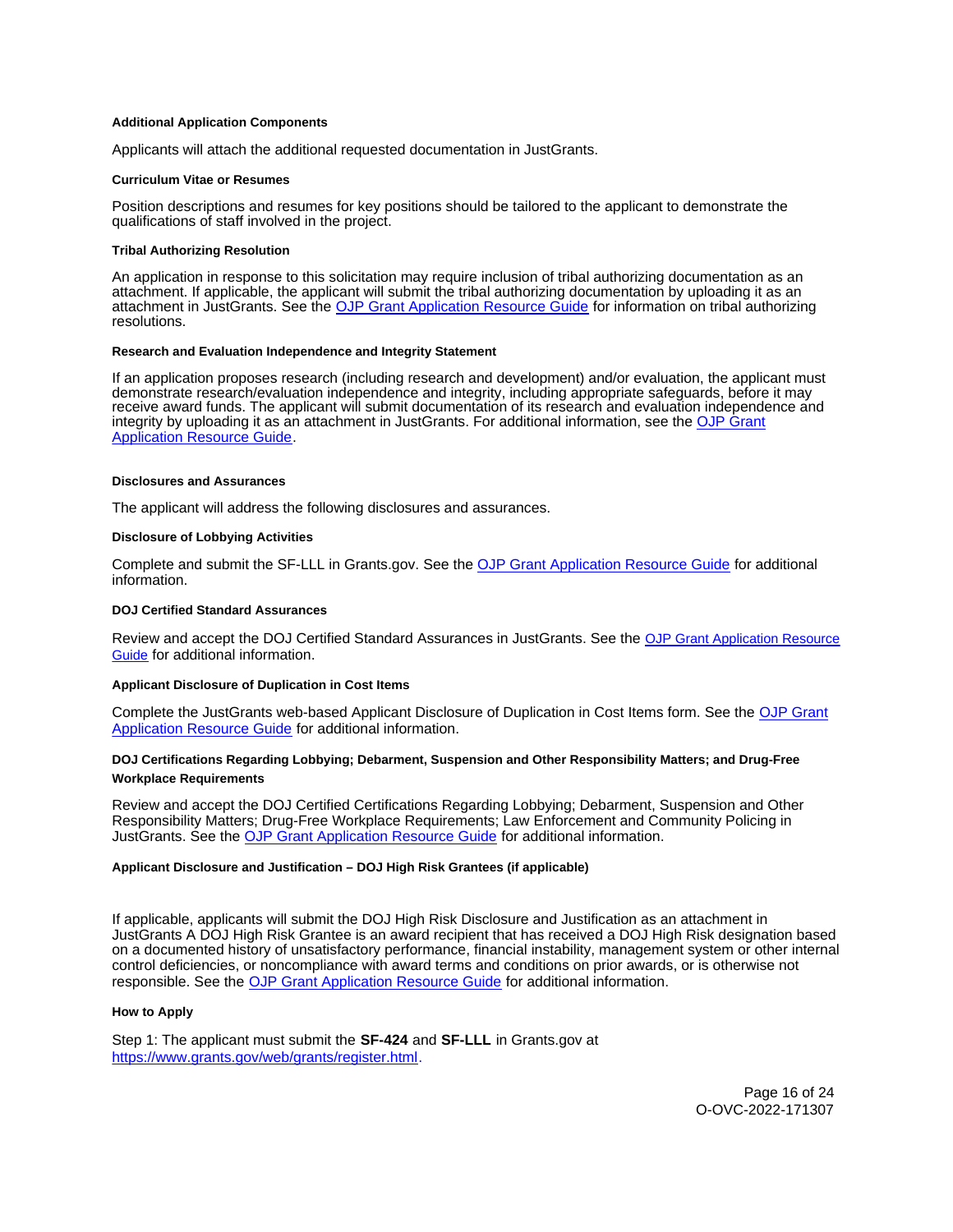<span id="page-16-0"></span>Step 2: The applicant must then submit the **full application,** including attachments, in JustGrants in [JustGrants.usdoj.gov.](https://justicegrants.usdoj.gov/)

For additional information, see the "How to Apply" section in the [OJP Grant Application Resource Guide](https://www.ojp.gov/funding/apply/ojp-grant-application-resource-guide#apply) and the [DOJ Application Submission Checklist.](https://justicegrants.usdoj.gov/sites/g/files/xyckuh296/files/media/document/appln-submission-checklist.pdf)

#### **Submission Dates and Time**

The **SF-424 and the SF-LLL** must be submitted in [Grants.gov](https://Grants.gov) by 11:59 p.m. eastern time on June 14, 2022.

The **full application** must be submitted in JustGrants by 8:59 p.m. eastern time on June 28, 2022.

OJP urges applicants to submit their [Grants.gov](https://Grants.gov) and JustGrants submissions prior to the due dates to allow sufficient time to correct errors and resubmit by the submission deadlines if a rejection notification is received. To be considered timely, the **full application** must be submitted in JustGrants by the JustGrants application deadline.

# **Experiencing Unforeseen Technical Issues**

An applicant that experiences unforeseen SAM.gov, [Grants.gov,](https://Grants.gov) or JustGrants technical issues beyond its control that prevent application submission by the deadline, must demonstrate all efforts in requesting technical support in order to submit an application by the deadline. Technical support is available via phone and email to the applicable SAM.gov, [Grants.gov,](https://Grants.gov) or JustGrants support centers or service desks in which an applicant received a ticket number for resolution. If an applicant misses a deadline due to unforeseen technical difficulties, the applicant may request a waiver to submit an application after the deadline. Note: If an applicant does not submit all the required [Grants.gov](https://Grants.gov) forms by the [Grants.gov](https://Grants.gov) deadline, the applicant will not be able to proceed to the JustGrants portion of the application process.

An applicant experiencing technical difficulties with the following systems must contact the associated support desk indicated below to report the technical issue and receive a tracking number:

- [Grants.gov](https://Grants.gov)  contact the [Grants.gov Customer Support Hotline](https://www.grants.gov/web/grants/support.html)
- SAM.gov contact the [SAM Help Desk \(Federal Service Desk\)](https://www.fsd.gov/gsafsd_sp)
- JustGrants contact the JustGrants Support Desk at [JustGrants.Support@usdoj.gov](mailto:JustGrants.Support@usdoj.gov) or 833-872-5175

An applicant requesting a waiver to submit a late application must document their request for technical assistance in an email to the OJP Response Center at [grants@ncjrs.gov](mailto:grants@ncjrs.gov) **within 24 hours after the application deadline** to request approval to submit its application after the deadline. If an applicant has technical issues with [Grants.gov,](https://Grants.gov) the applicant must contact the OJP Response Center within 24 hours of the [Grants.gov](https://Grants.gov) deadline to request approval to submit after the deadline. Waiver requests to submit after the submission deadline must:

- Describe the technical difficulties experienced;
- Include a timeline of the applicant's submission efforts (e.g., what date and time did the error occur, what date and time was action taken to resolve the issue and resubmit; and what date and time did support representatives respond)
- Include an attachment(s) of the complete grant application and all required documentation and material; and
- Include the applicant's Unique Entity Identifier (UEI), any applicable SAM.gov tracking number(s), and [Grants.gov](https://Grants.gov) Help Desk and JustGrants Support Desk Ticket Numbers.

OJP will review each request for late submission and required supporting documentation and notify the applicant whether the request has been approved or denied. For more details on the waiver process, OJP encourages applicants to review the "Experiencing Unforeseen Technical Issues" section in the [OJP Grant Application](https://www.ojp.gov/funding/apply/ojp-grant-application-resource-guide#experiencing-unforeseen-technical-issues)  [Resource Guide](https://www.ojp.gov/funding/apply/ojp-grant-application-resource-guide#experiencing-unforeseen-technical-issues) 

Page 17 of 24 O-OVC-2022-171307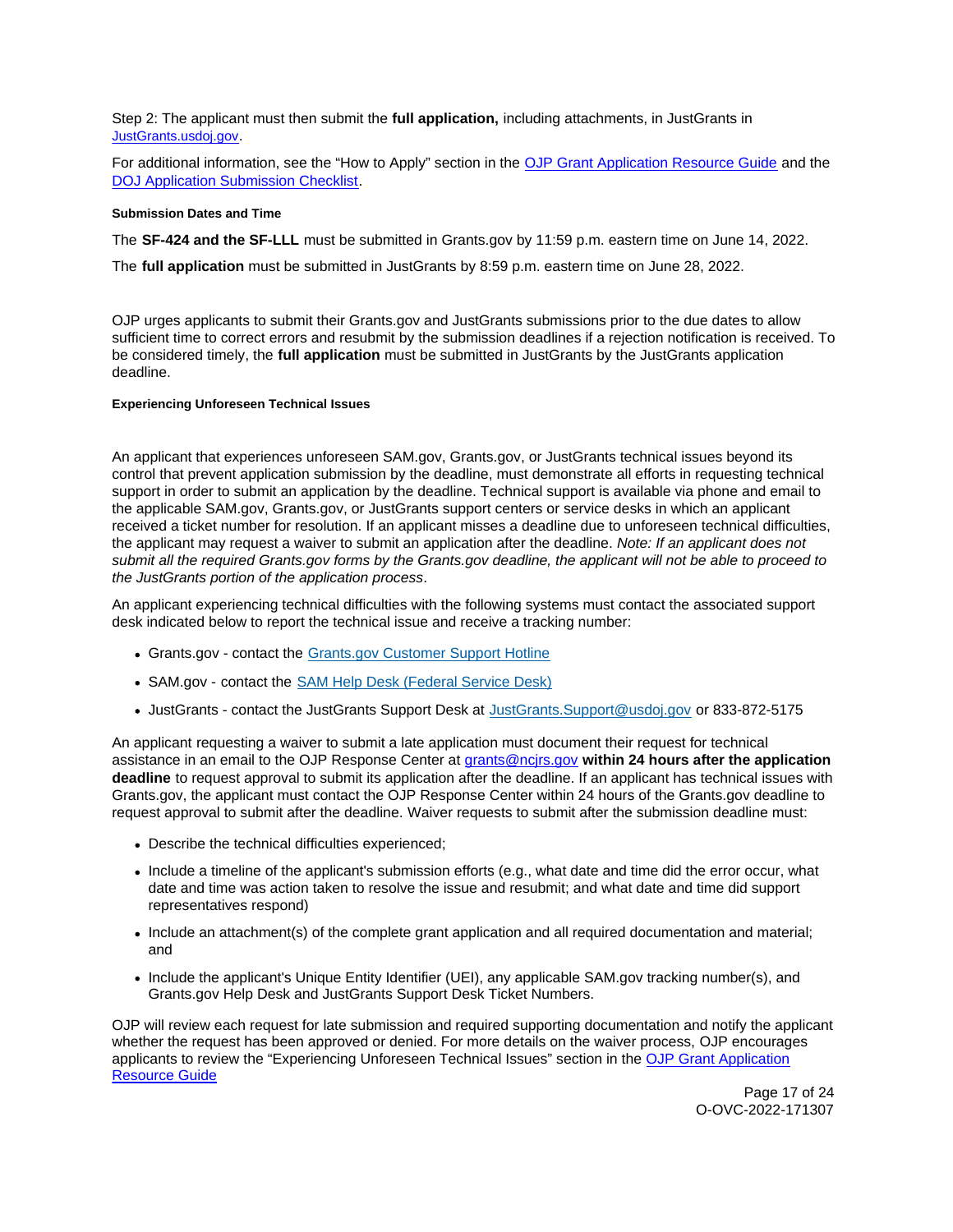# <span id="page-17-0"></span>**Application Review Information**

#### **Review Criteria**

# **Merit Review Criteria**

Applications that meet the basic minimum requirements will be evaluated by peer reviewers on how the proposed project/program addresses the following criteria:

- 1. Statement of the Problem (20%) evaluate the applicant's understanding of the program/issue to be addressed.
- 2. Project Design and Implementation (30%) evaluate the adequacy of the proposal, including the goals, objectives, timelines, milestones, and deliverables.
- 3. Capabilities and Competencies (25%) evaluate the administrative and technical capacity of the applicant to successfully accomplish the goals and objectives.
- 4. Plan for Collecting the Data Required for this Solicitation's Performance Measures (5%) evaluate the applicant's understanding of the performance data reporting requirements and the plan for collecting the required data.
- 5. Budget (10%) evaluate for completeness, cost effectiveness, and allowability (e.g., reasonable, allocable, and necessary for project activities).
- 6. Letters of Support, Letters of Intent, and MOUs from project partners (10%).

# **Other Review Criteria/Factors**

Other important considerations for OVC include geographic diversity, strategic priorities (specifically including, but not limited to, those priority areas already mentioned), available funding, past performance, and the extent to which the Budget Worksheet and Budget Narrative (web-based form) accurately explain project costs that are reasonable, necessary, and otherwise allowable under federal law and applicable federal cost principles.

# **Review Process**

Applications submitted under this solicitation that meet the basic minimum requirements, will be evaluated for technical merit by a peer review panel(s) in accordance with OJP peer review policy and procedures using the review criteria listed above.

OJP screens applications to ensure they meet the basic minimum requirements prior to conducting the peer review. Although specific requirements may vary, the following are common requirements applicable to all OJP solicitations:

- The application must be submitted by an eligible type of applicant.
- The application must request funding within programmatic funding constraints (if applicable).
- The application must be responsive to the scope of the solicitation.
- The application must include all items necessary to meet the basic minimum requirements.

Pursuant to the Part 200 Uniform Requirements, before award decisions are made, OJP also reviews information related to the degree of risk posed by the applicant. Among other things to help assess whether an applicant with one or more prior federal awards has a satisfactory record with respect to performance, integrity, and business ethics, OJP checks whether the applicant is listed in SAM as excluded from receiving a federal award.

In addition, if OJP anticipates that an award will exceed \$250,000 in federal funds, OJP also must review and consider any information about the applicant that appears in the non-public segment of the integrity and performance system accessible through SAM (currently, the Federal Awardee Performance and Integrity Information System, FAPIIS).

> Page 18 of 24 O-OVC-2022-171307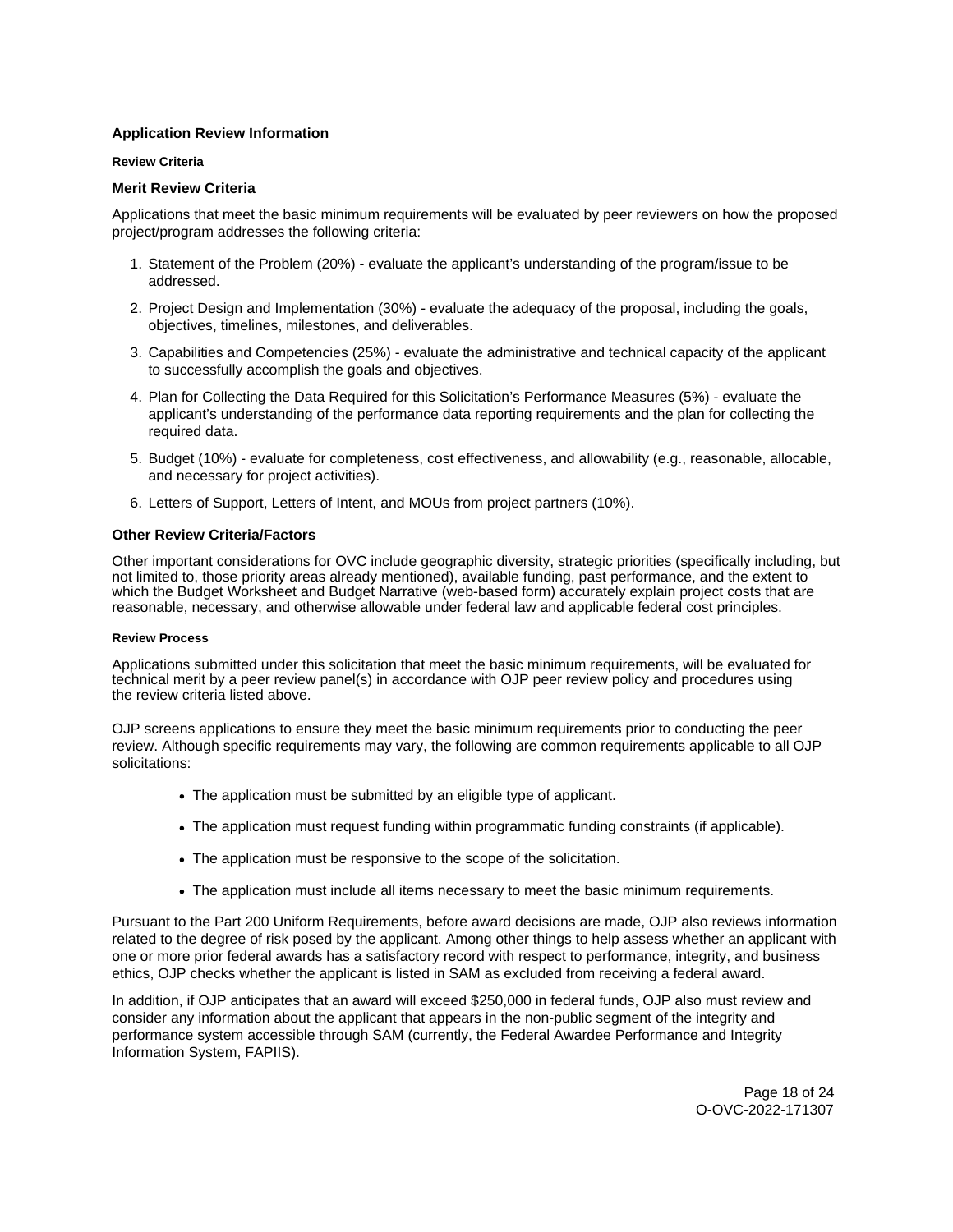<span id="page-18-0"></span>**Important note on FAPIIS:** An applicant may review and comment on any information about itself that currently appears in FAPIIS and was entered by a federal awarding agency. OJP will consider such comments by the applicant, in addition to the other information in FAPIIS, in its assessment of the risk posed by the applicant.

Absent explicit statutory authorization or written delegation of authority to the contrary, all final award decisions will be made by the Assistant Attorney General, who may consider not only peer review ratings and OVC recommendations, but also other factors as indicated in this section.

## **Federal Award Administration Information**

#### **Federal Award Notices**

See the [OJP Grant Application Resource Guide](https://www.ojp.gov/funding/apply/ojp-grant-application-resource-guide#federal-award-notices) for information on award notifications and instructions.

## **Administrative, National Policy, and Other Legal Requirements**

If selected for funding, in addition to implementing the funded project consistent with the OJP-approved application, the recipient must comply with all award conditions and all applicable requirements of federal statutes and regulations, including the applicable requirements referred to in the assurances and certifications executed in connection with award acceptance. For additional information on these legal requirements, see the "Administrative, National Policy, and Other Legal Requirements" section in the [OJP Grant Application Resource](https://www.ojp.gov/funding/apply/ojp-grant-application-resource-guide#administrative)  [Guide.](https://www.ojp.gov/funding/apply/ojp-grant-application-resource-guide#administrative)

#### **Information Technology (IT) Security Clauses**

An application in response to this solicitation may require inclusion of information related to information technology security. See the [OJP Grant Application Resource Guide](https://www.ojp.gov/funding/apply/ojp-grant-application-resource-guide#information-technology) for information on information technology security.

#### **General Information about Post-Federal Award Reporting Requirements**

In addition to the deliverables described in the "Program Description" section, all award recipients under this solicitation will be required to submit certain reports and data.

Required reports. Award recipients typically must submit quarterly financial reports, semi-annual performance reports, final financial and performance reports, and, if applicable, an annual audit report in accordance with the Part 200 Uniform Requirements or specific award conditions. Future awards and fund drawdowns may be withheld if reports are delinquent. (In appropriate cases, OJP may require additional reports.)

See the [OJP Grant Application Resource Guide](https://www.ojp.gov/funding/Apply/Resources/Grant-App-Resource-Guide.htm) for additional information on specific post-award reporting requirements, including performance measure data.

# **Federal Awarding Agency Contact(s)**

For OJP contact(s), see the solicitation cover page.

For contact information for [Grants.gov](https://Grants.gov), see the solicitation cover page.

For contact information for JustGrants, see the solicitation cover page.

# **Other Information**

**Freedom of Information and Privacy Act (5 U.S.C. 552 and 5 U.S.C. 552a)** 

See the [OJP Grant Application Resource Guide](https://www.ojp.gov/funding/apply/ojp-grant-application-resource-guide#foia) for information on the Freedom of Information and Privacy Act (5 U.S.C. 552 and 5 U.S.C. 552a).

#### **Provide Feedback to OJP**

See the [OJP Grant Application Resource Guide](https://www.ojp.gov/funding/apply/ojp-grant-application-resource-guide#feedback) for information on how to provide feedback to OJP.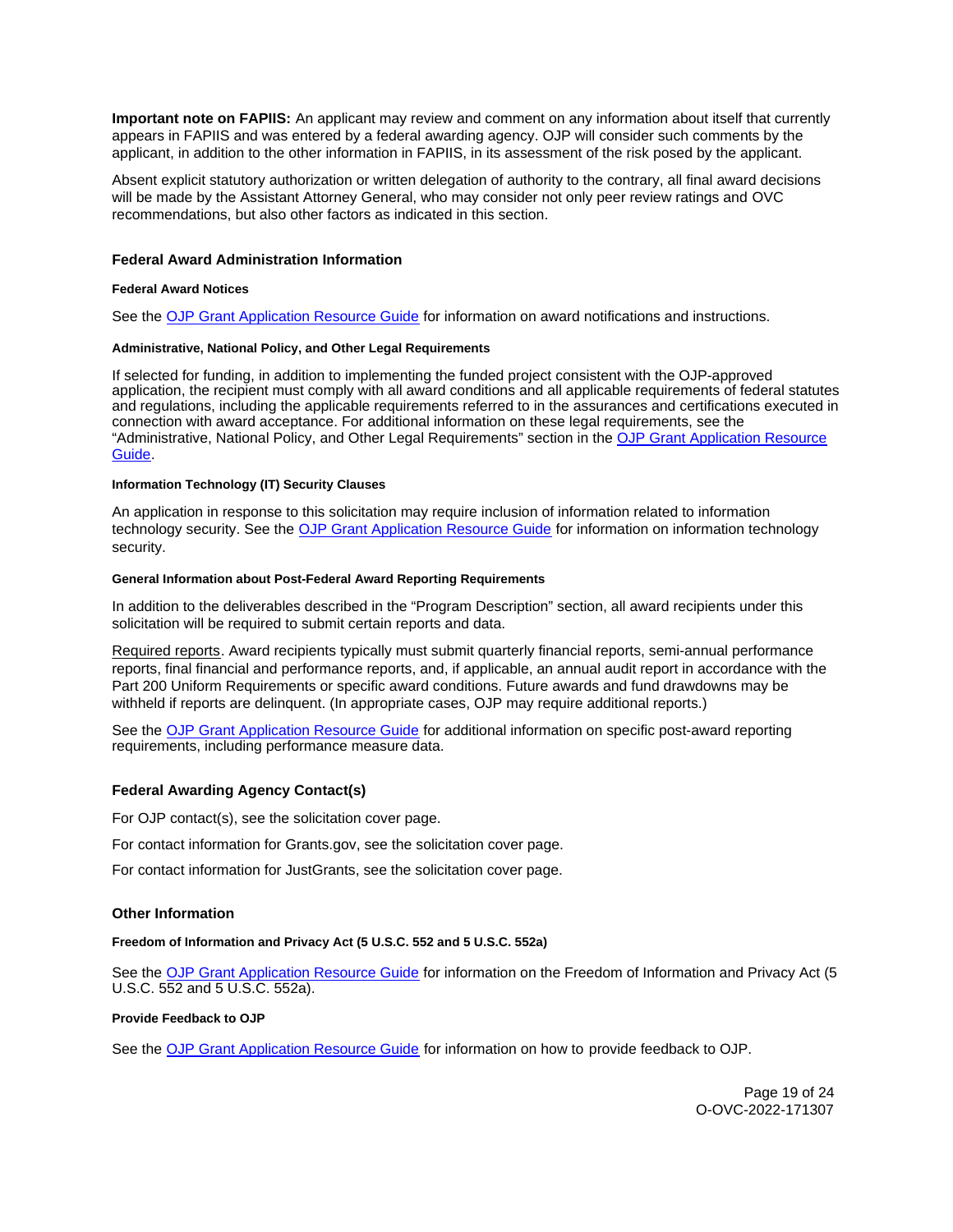# <span id="page-19-0"></span>**Performance Measures**

OVC will require award recipients to submit performance measure data and performance reports in JustGrants. To determine performance measure requirements for this solicitation, use the "Human Trafficking Performance Measures Map with Question Sets by Solicitation" document at [https://ovc.ojp.gov/funding/performance](https://ovc.ojp.gov/funding/performance-measures/human-trafficking)[measures/human-trafficking.](https://ovc.ojp.gov/funding/performance-measures/human-trafficking) Locate the solicitation title and fiscal year to see assigned performance measure question sets. Examples of the performance measures questionnaires and related question sets, along with other reporting resources, can be found in the drop-down menu for either victim service provider, task force, or training and technical assistance grantees.

# **Appendix A: Types of Victim Services That OVC Funds**

| <b>Type of Service</b>             | <b>Service Provision Terms</b>                                                                             |
|------------------------------------|------------------------------------------------------------------------------------------------------------|
| <b>Information and Referral</b>    | Information about the criminal justice process                                                             |
|                                    | Information about victim rights, how to obtain<br>notifications, etc.                                      |
|                                    | Referral to other victim service programs                                                                  |
|                                    | Referral to other services, supports, and<br>resources                                                     |
|                                    | Information about substance abuse treatment<br>and support                                                 |
|                                    | Referral to substance abuse treatment and<br>support                                                       |
| Personal<br>Advocacy/Accompaniment | Victim advocacy/accompaniment to emergency<br>medical care or forensic exam                                |
|                                    | Law enforcement interview<br>advocacy/accompaniment                                                        |
|                                    | l Individual advocacy (e.g., assistance in applying<br>for public benefits or other low-cost alternatives) |
|                                    | Performance of medical or nonmedical forensic<br>exam or interview, or medical evidence collection         |
|                                    | Advocacy for immigration assistance                                                                        |
|                                    | Intervention with employer, creditor, landlord, or<br>academic institution                                 |
|                                    | Child or dependent care assistance                                                                         |
|                                    | Transportation assistance                                                                                  |
|                                    | lnterpreter services                                                                                       |
|                                    | • Family reunification                                                                                     |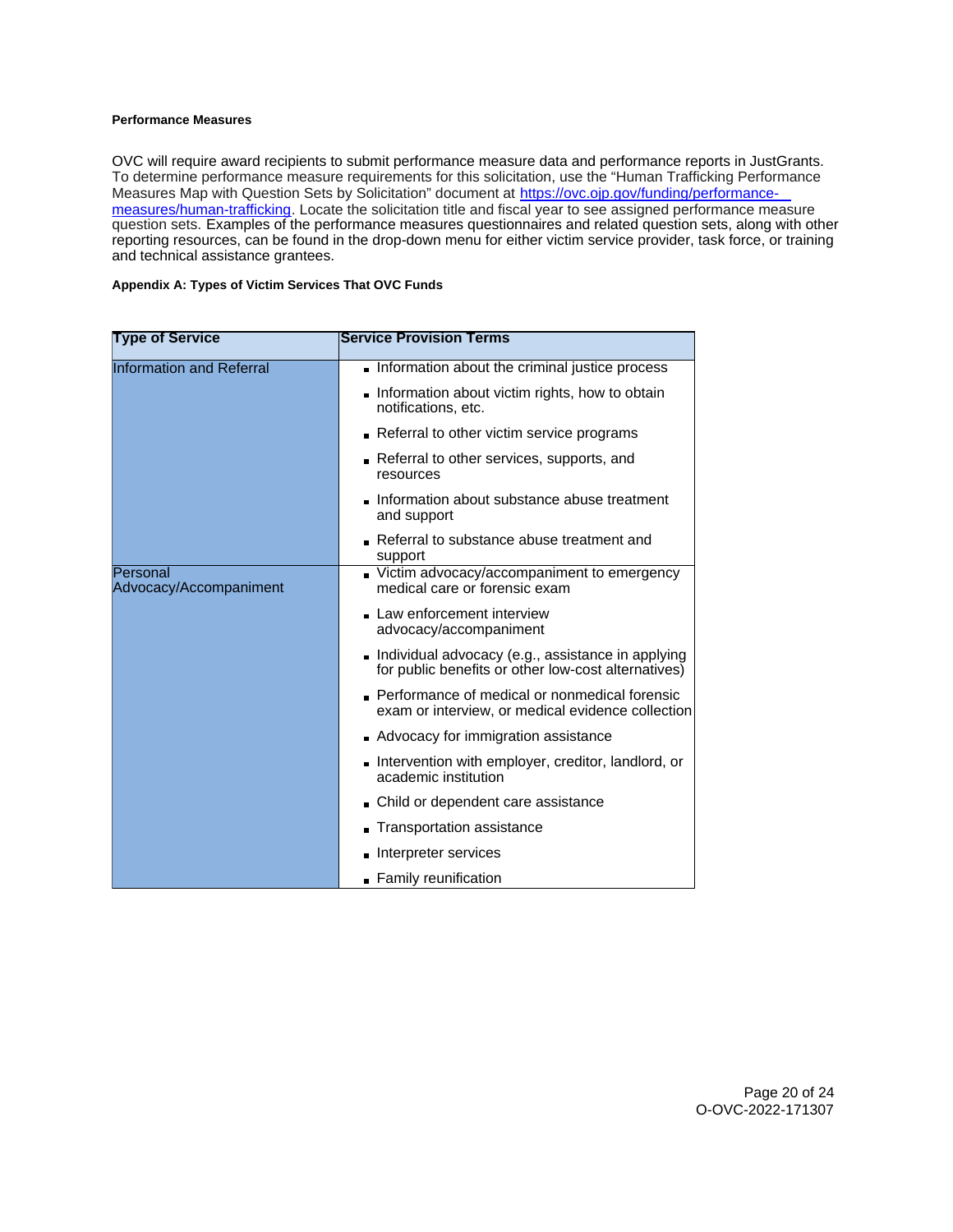<span id="page-20-0"></span>

| Emotional support, Safety, and              | Crisis Intervention                                                    |  |  |  |
|---------------------------------------------|------------------------------------------------------------------------|--|--|--|
| <b>Health Services</b>                      | Hotline/Crisis line counseling                                         |  |  |  |
|                                             | On-scene crisis response                                               |  |  |  |
|                                             | Individual therapy/mental health services                              |  |  |  |
|                                             | Support groups                                                         |  |  |  |
|                                             | Other therapy (e.g., traditional, cultural, or<br>alternative healing) |  |  |  |
|                                             | Emergency financial assistance                                         |  |  |  |
|                                             | Provision of emergency medical care                                    |  |  |  |
|                                             | Provision of long-term, non-therapeutic medical<br>care                |  |  |  |
|                                             | Substance abuse services                                               |  |  |  |
|                                             | Protection/Safety planning                                             |  |  |  |
|                                             | Case management                                                        |  |  |  |
| <b>Shelter/Housing Services</b>             | Emergency shelter or placement                                         |  |  |  |
|                                             | <b>Transitional housing</b>                                            |  |  |  |
|                                             | <b>Relocation assistance</b>                                           |  |  |  |
|                                             | Rapid rehousing                                                        |  |  |  |
|                                             | Rental assistance                                                      |  |  |  |
|                                             | Host homes                                                             |  |  |  |
|                                             | Other shelter/housing<br>Notification of criminal justice events       |  |  |  |
| Criminal/Civil Justice System<br>Assistance |                                                                        |  |  |  |
|                                             | Victim impact statement assistance                                     |  |  |  |
|                                             | Assistance with restitution                                            |  |  |  |
|                                             | Civil legal assistance                                                 |  |  |  |
|                                             | - Legal support with immigration assistance                            |  |  |  |
|                                             | Law enforcement or Prosecution interview<br>advocacy/accompaniment     |  |  |  |
|                                             | - Repatriation                                                         |  |  |  |
|                                             | • Public benefits law                                                  |  |  |  |
|                                             | Criminal record relief                                                 |  |  |  |
|                                             | Victim's rights representation                                         |  |  |  |
| <b>Education/Employment/Life skills</b>     | Education                                                              |  |  |  |
|                                             | Job/Vocational training                                                |  |  |  |
|                                             | Job readiness/employment services                                      |  |  |  |
|                                             | Skill building (e.g., life skills)                                     |  |  |  |
|                                             | Supported employment                                                   |  |  |  |

# **Application Checklist**

# **OVC FY 2022 Services for Victims of Human Trafficking**

This application checklist has been created as an aid in developing an application. The **DOJ** Application [Submission Checklist](https://justicegrants.usdoj.gov/sites/g/files/xyckuh296/files/media/document/appln-submission-checklist.pdf) is another resource.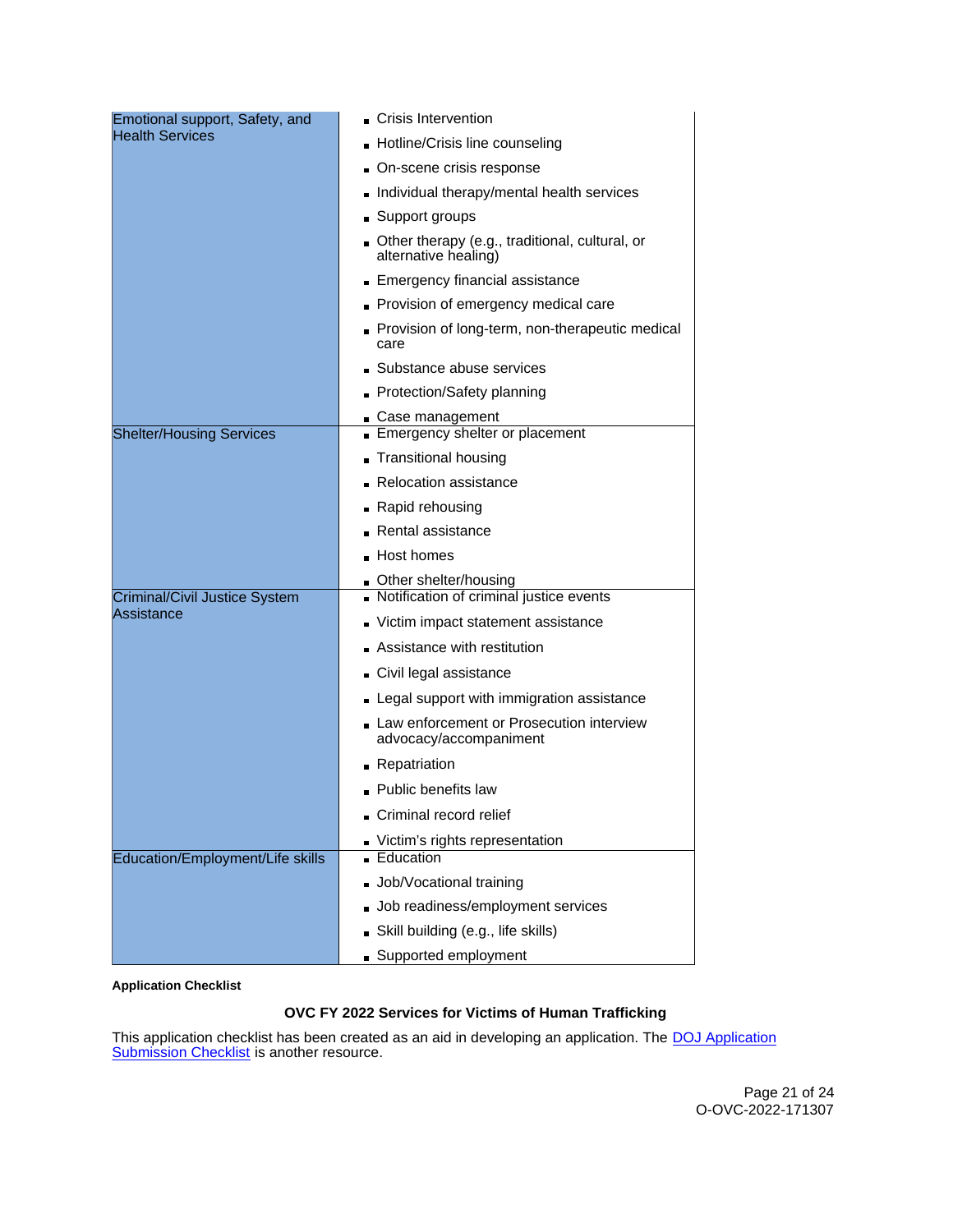# **What an Applicant Must Do:**

# Prior to registering in [Grants.gov](https://Grants.gov):

• Confirm your Entity's [System Award Management \(SAM\)](https://sam.gov/SAM/) Registration Information (see OJP Grant [Application Resource Guide\)](https://www.ojp.gov/funding/apply/ojp-grant-application-resource-guide#apply)

## To register in [Grants.gov](https://Grants.gov):

- Acquire an Authorized Organization Representative (AOR) and a [Grants.gov](https://Grants.gov) username and password (see [OJP Grant Application Resource Guide\)](https://www.ojp.gov/funding/apply/ojp-grant-application-resource-guide#apply)
- Acquire AOR confirmation from the E-Business Point of Contact (E-Biz POC) (see [OJP Grant Application](https://www.ojp.gov/funding/apply/ojp-grant-application-resource-guide#apply)  [Resource Guide\)](https://www.ojp.gov/funding/apply/ojp-grant-application-resource-guide#apply)

#### To find the funding opportunity:

- Search for the funding opportunity in [Grants.gov](https://Grants.gov) using the opportunity number, Assistance Listing, or keyword(s)
- Select the correct Competition ID
- Access the funding opportunity and application package (see Step 7 in the [OJP Grant Application Resource](https://www.ojp.gov/funding/apply/ojp-grant-application-resource-guide#apply)  [Guide\)](https://www.ojp.gov/funding/apply/ojp-grant-application-resource-guide#apply)
- Sign up for [Grants.gov](https://Grants.gov) email [notifications](https://www.grants.gov/web/grants/manage-subscriptions.html) (optional) (see [OJP Grant Application Resource Guide\)](https://www.ojp.gov/funding/apply/ojp-grant-application-resource-guide#apply)
- Read Important Notice: Applying for Grants in Grants.gov
- Read OJP policy and guidance on conference approval, planning, and reporting available at [ojp.gov/funding/financialguidedoj/iii-postaward-requirements#6g3y8](https://www.ojp.gov/funding/financialguidedoj/iii-postaward-requirements#6g3y8) (see [OJP Grant Application Resource](https://www.ojp.gov/funding/apply/ojp-grant-application-resource-guide#prior-approval)  [Guide\)](https://www.ojp.gov/funding/apply/ojp-grant-application-resource-guide#prior-approval)

#### **Overview of Post-Award Legal Requirements:**

Review the ["Overview of Legal Requirements Generally Applicable to OJP Grants and Cooperative](https://www.ojp.gov/funding/explore/legal-overview-awards)  [Agreements - FY 2022 Awards"](https://www.ojp.gov/funding/explore/legal-overview-awards) in the [OJP Funding Resource Center.](https://www.ojp.gov/funding/explore/legal-overview-awards)

#### **Review Scope Requirement:**

- The federal amount requested is within the allowable limit(s):
- Under Purpose Area 1: up to \$440,000.00
- Under Purpose Area 2: up to \$950,000.00
- Under Purpose Area 3: up to \$800,000.00

#### **Review Eligibility Requirement:**

- The following entities are eligible to apply:
	- State governments
	- City or township governments
	- Public and State controlled institutions of higher education
	- County governments
	- Public housing authorities/Indian housing authorities
	- Native American tribal organizations (other than Federally recognized tribal governments)
	- Native American tribal governments (Federally recognized)
	- $\,\circ\,$  Nonprofits having a 501(c)(3) status with the IRS, other than institutions of higher education

#### **Prepare to submit the Application for Federal Assistance standard form (SF)-424 and Disclosure of Lobbying Activities form (SF-LLL)**

Review Information to complete the Application for Federal Assistance (SF-424) in [Grants.gov](https://Grants.gov)

Page 22 of 24 O-OVC-2022-171307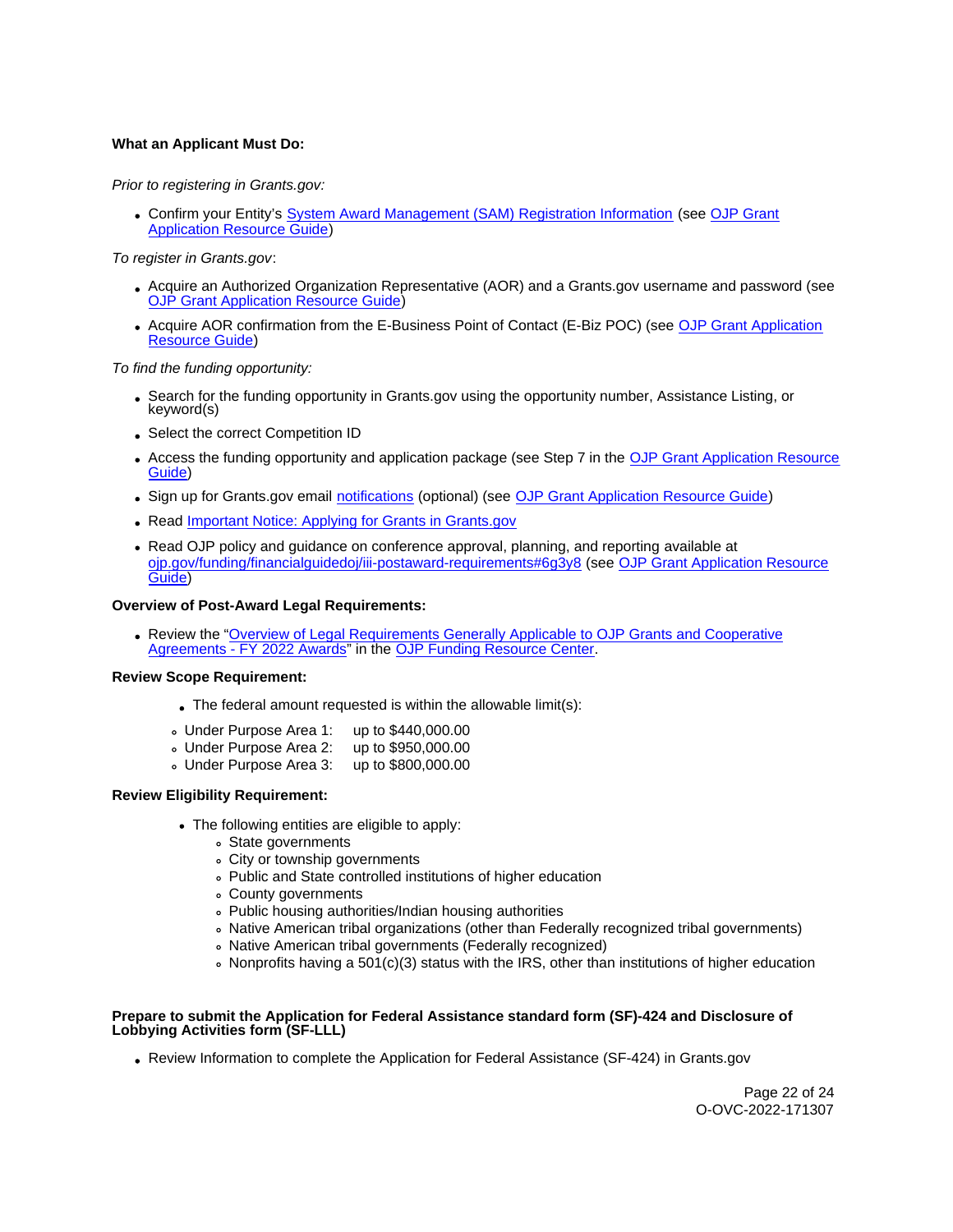- Complete Standard Applicant Information (SF-424 information from [Grants.gov](https://Grants.gov))
- Submit the **SF-424** and **SF-LLL** in [Grants.gov](https://Grants.gov)

After the SF-424 and SF-LLL submission in [Grants.gov](https://Grants.gov), receive [Grants.gov](https://Grants.gov) email notifications that:

- Submission has been received in [Grants.gov](https://Grants.gov)
- Submission has either been successfully validated or rejected with errors (see OJP Grant [Application Resource Guide\)](https://ojp.gov/funding/Apply/Resources/Grant-App-Resource-Guide.htm)

If no [Grants.gov](https://Grants.gov) receipt validation, or error notifications are received:

Contact the [Grants.gov](https://Grants.gov) Customer Support Hotline at 800-518-4726, 606-545-5035, [Grants.gov](https://www.grants.gov/web/grants/support.html)  [customer support,](https://www.grants.gov/web/grants/support.html) or [support@grants.gov](mailto:support@grants.gov) regarding technical difficulties (see [OJP Grant Application](https://ojp.gov/funding/Apply/Resources/Grant-App-Resource-Guide.htm)  [Resource Guide\)](https://ojp.gov/funding/Apply/Resources/Grant-App-Resource-Guide.htm)

# Receive email notification to complete application in JustGrants

• Proceed to complete application in JustGrants

# **Content of Application Submission: Critical Application Elements**

The following items are critical application elements required to pass the basic minimum requirements review. If OJP determines that an application does not include the following elements, it will neither proceed to peer review, nor receive further consideration.

- Proposal Abstract
- Proposal Narrative
- Budget Worksheet and Budget Narrative (web-based form)

# **Budget and Associated Documentation:**

- Indirect Cost Rate Agreement (if applicable) (see [OJP Grant Application Resource Guide\)](https://ojp.gov/funding/Apply/Resources/Grant-App-Resource-Guide.htm)
- Financial Management and System of Internal Controls Questionnaire (see [OJP Grant Application](https://ojp.gov/funding/Apply/Resources/Grant-App-Resource-Guide.htm)  [Resource Guide\)](https://ojp.gov/funding/Apply/Resources/Grant-App-Resource-Guide.htm)
- Disclosure of Process related to Executive Compensation (see OJP Grant Application Resource [Guide\)](https://ojp.gov/funding/Apply/Resources/Grant-App-Resource-Guide.htm)

# **Additional Application Components:**

- Service Partner Memoranda of Understanding (MOUs), Letters of Intent, and Subcontracts/Subgrants (if applicable)
- Training Plan (if applicable)
- Position Descriptions and Resumes
- Tribal Authorizing Resolution (if applicable) (see [OJP Grant Application Resource Guide\)](https://www.ojp.gov/funding/Apply/Resources/Grant-App-Resource-Guide.htm#researchAndEvaluation)
- Research and Evaluation Independence and Integrity (see [OJP Grant Application Resource Guide\)](https://ojp.gov/funding/Apply/Resources/Grant-App-Resource-Guide.htm)

# **Disclosures and Assurances:**

- [Disclosure of Lobbying Activities \(SF-LLL\)](https://ojp.gov/funding/Apply/Resources/Disclosure.pdf) (see [OJP Grant Application Resource Guide\)](https://ojp.gov/funding/Apply/Resources/Grant-App-Resource-Guide.htm)
- Applicant Disclosure of Duplication in Cost Items (see [OJP Grant Application Resource Guide\)](https://ojp.gov/funding/Apply/Resources/Grant-App-Resource-Guide.htm)
- DOJ Certified Standard Assurances (see [OJP Grant Application Resource Guide\)](https://ojp.gov/funding/Apply/Resources/Grant-App-Resource-Guide.htm)
- DOJ Certifications Regarding Lobbying; Debarment, Suspension and Other Responsibility Matters; and Drug-Free Workplace Requirements (see [OJP Grant Application Resource Guide\)](https://ojp.gov/funding/Apply/Resources/Grant-App-Resource-Guide.htm)
- Applicant Disclosure and Justification DOJ High Risk Grantees (if applicable) (see OJP Grant [Application Resource Guide\)](https://ojp.gov/funding/Apply/Resources/Grant-App-Resource-Guide.htm)

Submit application in JustGrants: